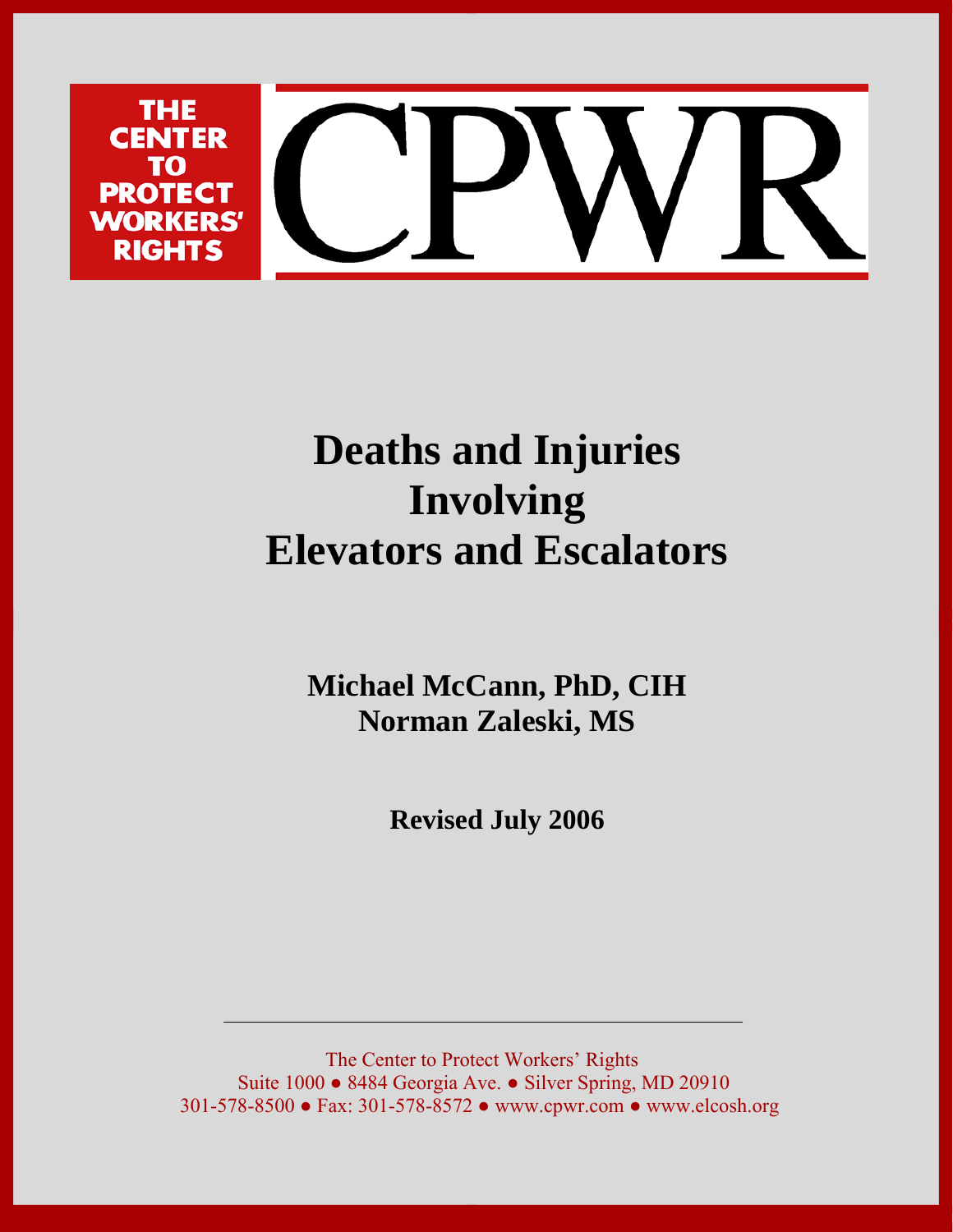This research was produced by the Center to Protect Workers' Rights (CPWR), as part of a research agreement with the National Institute for Occupational Safety and Health, NIOSH (grant U60 CCU317202 and U54 OH008307). The research is solely the responsibility of the authors and does not necessarily represent the official views of NIOSH. CPWR — the research, training and development arm of the Building and Construction Trades Department, AFL-CIO — is uniquely situated to serve workers, contractors, and the scientific community. A major CPWR activity is to improve safety and health in the U.S. construction industry.

© Copyright 2006, The Center to Protect Workers' Rights. All rights reserved. To obtain copies or for permission to reproduce this report, contact Publications, CPWR, Suite 1000, 8484 Georgia Avenue, Silver Spring, MD 20910, 301-578-8500, fax 301-578-8572, www.cpwr.com.

This report updates one originally issued in 2001 and updated in 2004.

#### **Acknowledgment**

Paul Moore, Safety Engineer, Division of Safety Research, NIOSH, provided FACE reports to assist with preparation of this report.

### **Abbreviations**

| ASME        | American Society of Mechanical Engineers                   |
|-------------|------------------------------------------------------------|
| <b>BLS</b>  | U.S. Bureau of Labor Statistics                            |
| CFOI        | Census of Fatal Occupational Injuries (BLS)                |
| <b>CPSC</b> | <b>Consumer Product Safety Commission</b>                  |
| FACE        | <b>Fatality Assessment Control and Evaluation (NIOSH)</b>  |
| NIOSH       | National Institute for Occupational Safety and Health, CDC |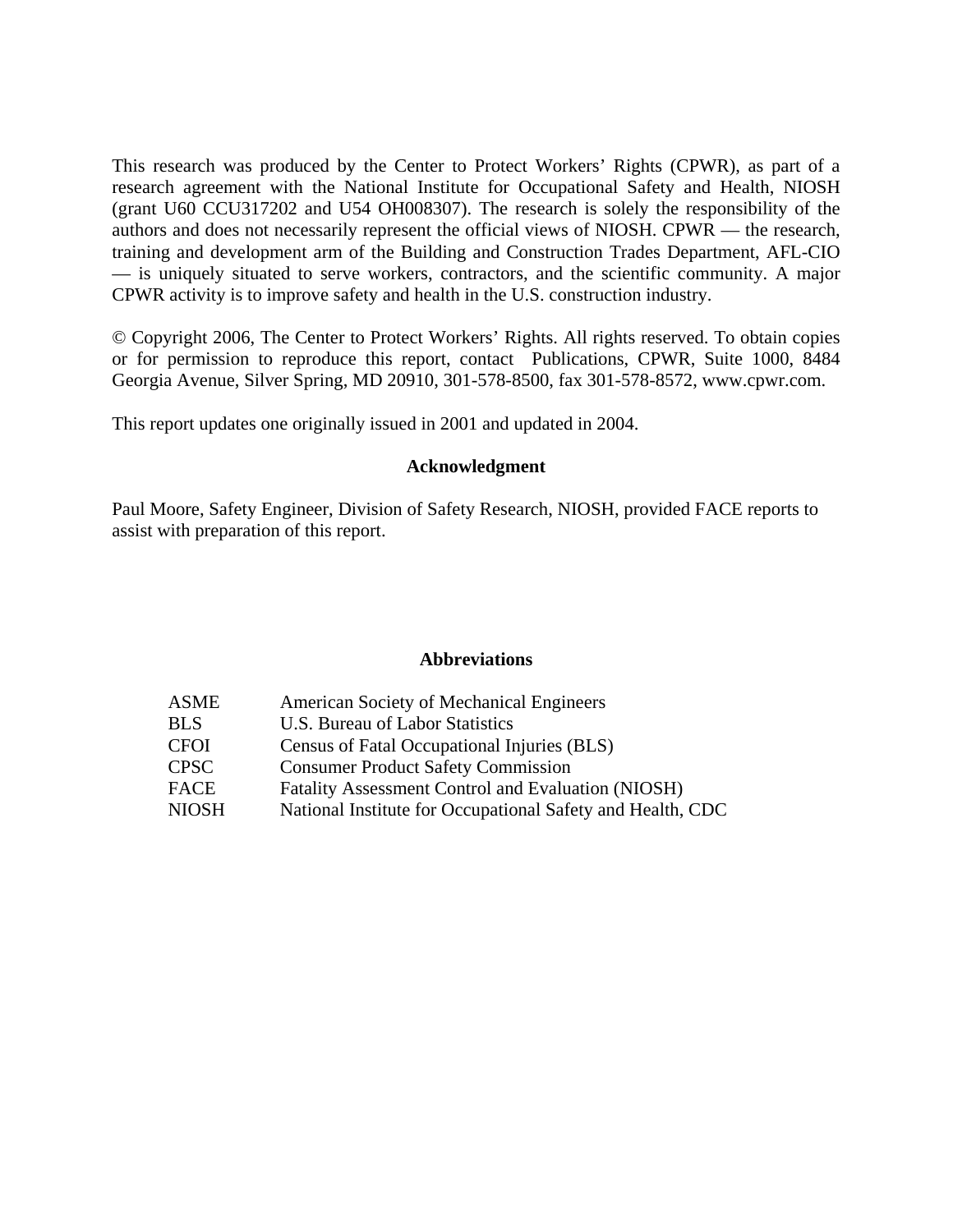# **Contents**

**Summary**, *Page iii* **Introduction**, *1* **Deaths Involving Work on or near Elevators or Escalators**, *1*  Elevator Installers and Repairers, *1* Activities and Causes of Deaths, *2*  Additional Data Sources, *3* **Injuries Involving Work on or near Elevators or Escalators**, *3* **Deaths and Injuries Involving Elevator and Escalator Passengers**, *4* **Discussion and Recommendations**, *5* Use Adequate Lockout/Tagout Procedures, *5*  Ensure Adequate Fall Protection, *6*  Treat Elevator Shafts as Confined Spaces, 6 Provide Adequate Maintenance and Inspections, *7* Use Only Qualified Personnel, *8* **References**, *13* 

#### **Annexes**

- 1. Examples of NIOSH FACE Summaries of Elevator- and Escalator-Related Deaths, *15*
- 2. Examples of Elevator and Escalator Passenger Injuries and Deaths, *20*

#### **Figures**

- 1. Deaths related to work on or near elevators, by cause, 1992-2003, *10*
- 2. Deaths related to work on or near elevators, by occupation, 1992-2003, *10*
- 3. Construction occupations with the highest death rates for work-related injuries, 1992-2002, *11*
- 4. Deaths related to work on or near elevators, by activity, 1992-2003, *11*
- 5. Deaths among elevator passengers while at work, by cause, 1992-2003, *12*
- 6. Deaths among elevator or escalator passengers while not at work, by cause, 1997 to 2006, *12*

#### **Tables**

- 1. Work-related deaths among construction workers involving elevators, by cause and activity, 1992-2003, *2*
- 2. Average estimated annual deaths involving elevators and escalators, 1992-2003, *5*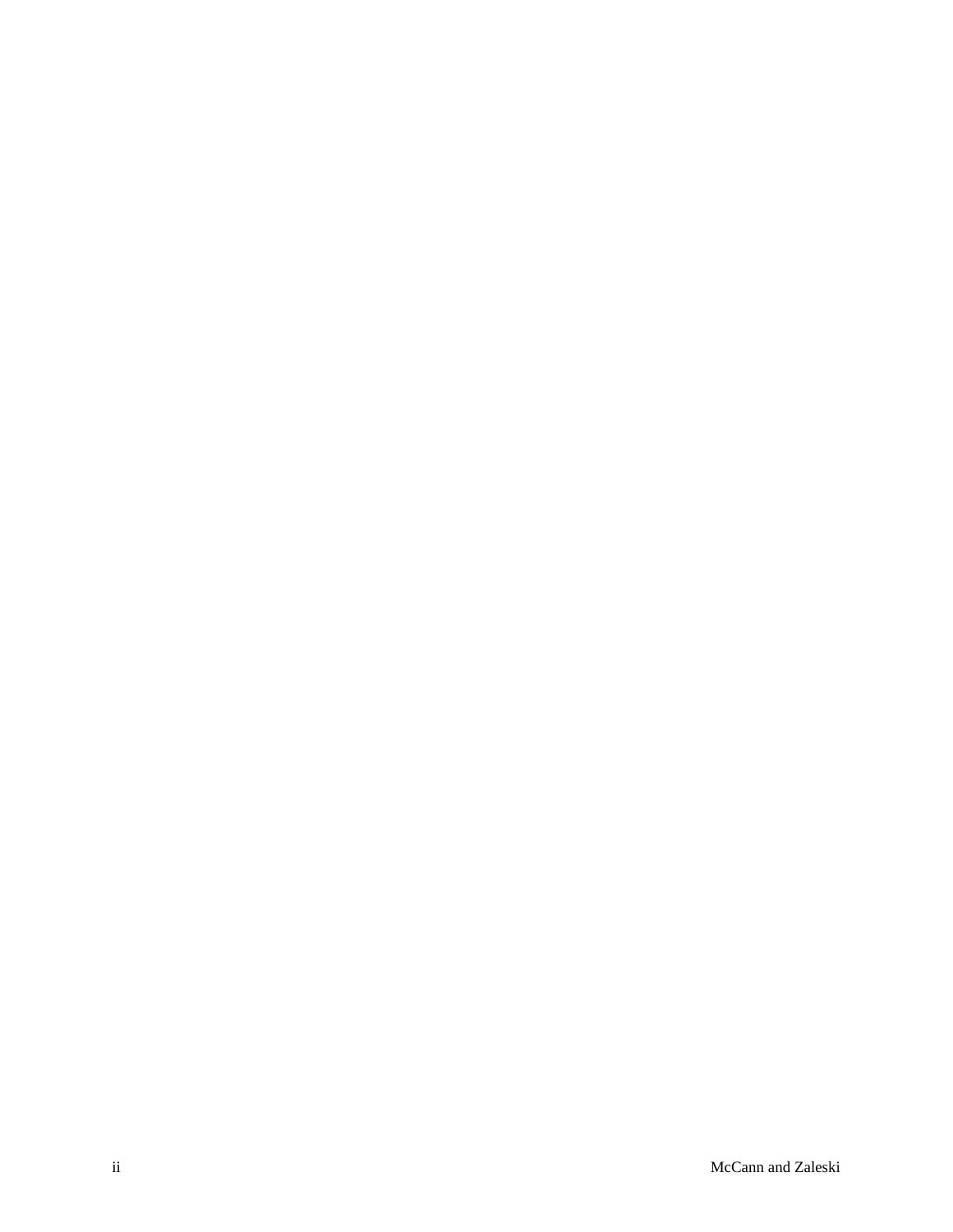### **Summary**

Incidents involving elevators and escalators kill about 30 and seriously injure about 17,000 people each year in the United States, according to data provided by the U.S. Bureau of Labor Statistics and the Consumer Product Safety Commission. Elevators cause almost 90% of the deaths and 60% of serious injuries. Injuries to people working on or near elevators – including those installing, repairing, and maintaining elevators, and working in or near elevator shafts – account for 14 (almost half) of the annual deaths. Half of the deaths of workers working in or near elevator shafts were due to falls into the shaft. Incidents where workers were caught in/between moving parts of elevators and escalators, are in or on elevators or platforms that collapse, or are struck by elevators or counterweights are also numerous.

Recommendations to prevent elevator- and escalator-related deaths and injuries include ensuring that:

• Workplace protective practices and training are adequate. In particular:

De-energizing and locking out electrical circuits and mechanical equipment when elevators and escalators are out of service or being repaired

Establishing a permit-required confined-space program for elevator shafts

Providing fall protection during work in or near elevator shafts

- Employers have an adequate inspection and maintenance program.
- Employers use only qualified workers for escalator and elevator repair and maintenance.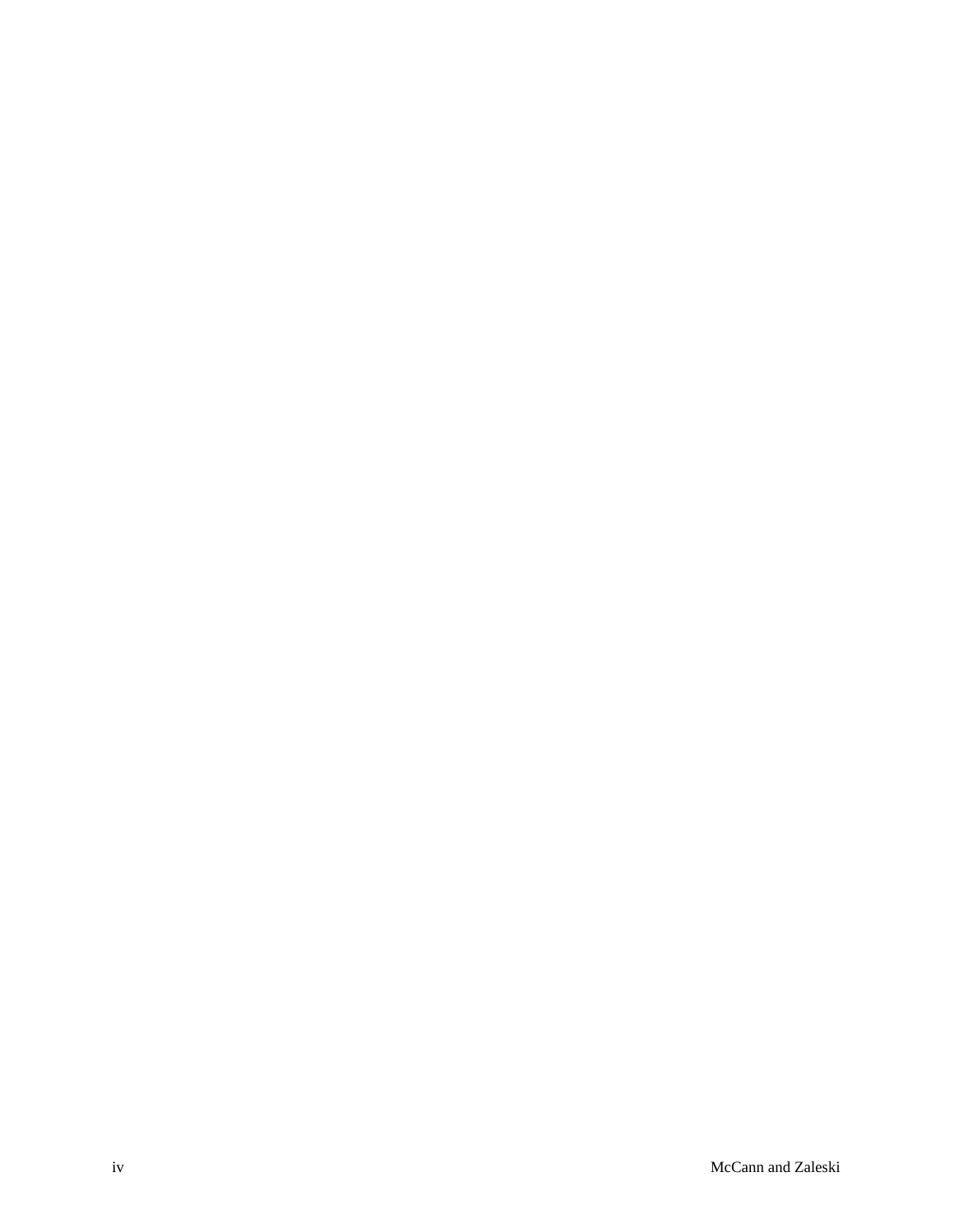# **Introduction**

Elevators and escalators are potential sources of serious injuries and deaths to the general public and to workers installing, repairing, and maintaining them (Staal and Quackenbush 1998). Workers are at risk also, for instance, when cleaning elevator shafts, conducting emergency evacuations of stalled elevators, or doing construction near open shafts. State and local authorities recognize such hazards and require periodic inspections of elevators and escalators. Organizations such as the American Society of Mechanical Engineers (ASME) have set standards for the construction and maintenance of elevators and escalators and for their safe operation.

This report contains information from the Census of Fatal Occupational Injuries (CFOI) Research File for the 12 years 1992-2003. CFOI is compiled by the U.S. Bureau of Labor Statistics using reports on work-related deaths that are collected (and confirmed) by state agencies for the federal survey. This report covers all construction and general industry deaths of "elevator installers and repairers" (Standard Occupational Classification code 543) and other deaths related directly to escalators, hoists, and personnel elevators (including freight elevators intended for people). Some of these deaths occurred while working on or near elevators or escalators, while others occurred to people *using* elevators or escalators while at work – such as an attorney in a court building. (Deaths involving material hoists, dumbwaiters, and industrial machinery were excluded from this analysis.)

In addition, the analysis summarizes deaths of passengers documented in escalator and elevator incident investigations, incident reports and death certificate files compiled by the National Injury Information Clearinghouse, Consumer Product Safety Commission (CPSC), 1997 through May 25, 2006. In a few cases, where CPSC and CFOI reports overlapped, duplicates were removed from the analysis.

# **Deaths Involving Work On or Near Elevators or Escalators**

The Census of Fatal Occupational Injuries reported 244 deaths in the 12 years 1992-2003 – about 20 per year – related to elevators and escalators. (Deaths in this period involving injuries prior to 1992 were excluded from the study.) Of these, 173 involved work on or near elevators and 68 of those killed were elevator *passengers* – people entering or riding in elevators while at work.

The 173 deaths related to work on or near elevators – about 14 per year – were most often caused by falls into elevator shafts (49%) (*see* fig.1).

# **Elevator Installers and Repairers**

Elevator installers and repairers, also called elevator constructors or elevator mechanics, were by far the largest occupation affected, accounting for 36% of the deaths during work on or near elevators (*see* fig. 2). The main causes of death for elevator installers and repairers was being caught in/between elevators and elevator shafts or other elevators, followed by falls, being struck by objects (mostly elevators), and collapses (also mostly of elevators) (*see* fig. 1).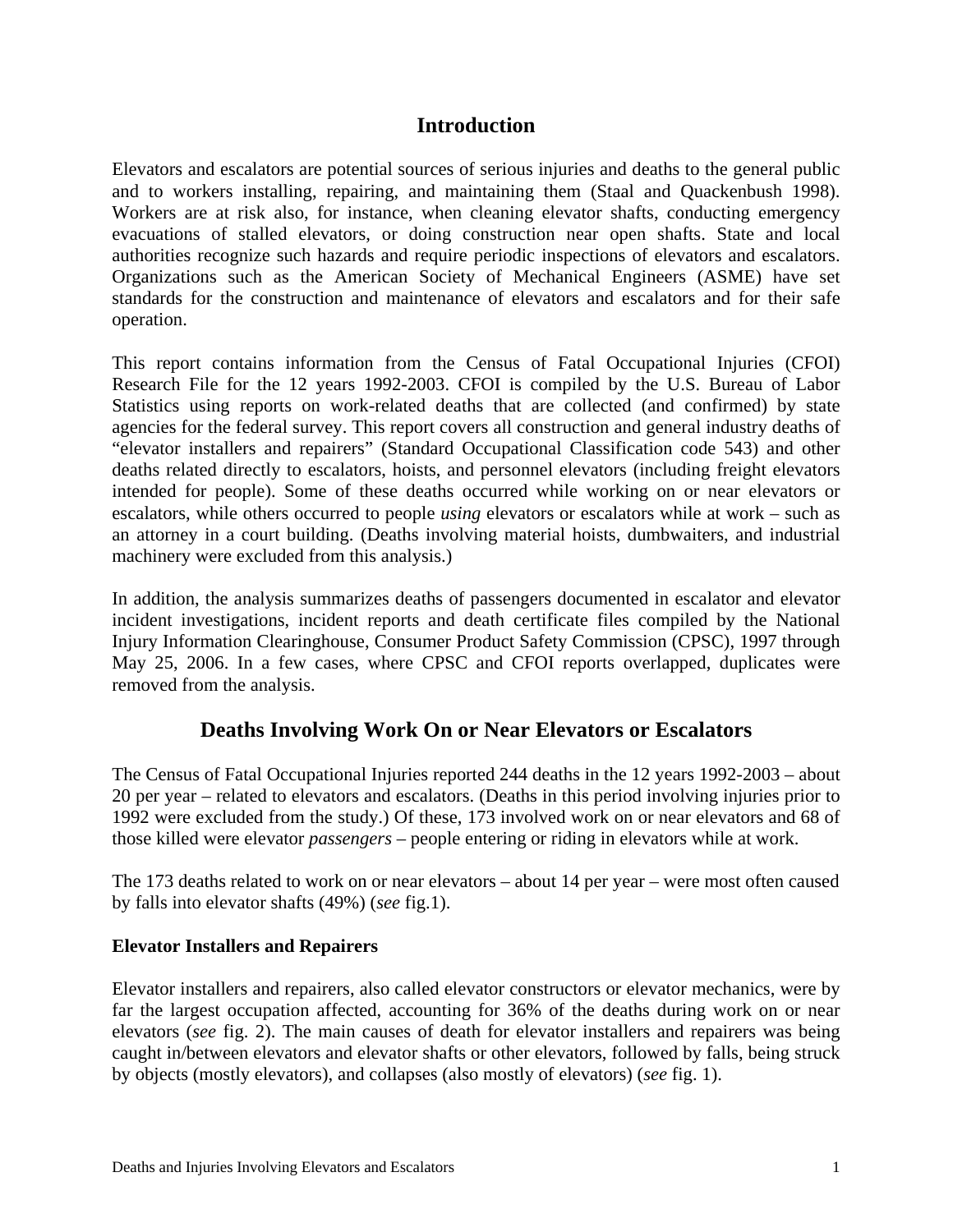Although elevator installers and repairers are divided roughly equally between construction and general industry, about 80% of the deaths in this group affected employees of construction contractors.

In fact, construction elevator installers and repairers have the sixth-highest rate of work-related deaths of all construction trades (*see* fig. 3). The average death rate for elevator installers and repairers in construction was 29.1 per 100,000 full-time-equivalent workers (FTE) in 1992-2002, more than twice the death rate for all construction workers combined. The rate for elevator installers and repairers, however, is based on small numbers of deaths and thus may not be statistically reliable.

### **Activities and Causes of Deaths**

Those killed working on or near elevators were involved in three types of activities, with 54% of the deaths involving installation or repair of elevators (fig. 4; table 1; annex 1).

| M acuvity, 1772-200J |              |                        |                 |              |         |
|----------------------|--------------|------------------------|-----------------|--------------|---------|
|                      |              | <b>Activity</b>        |                 |              |         |
|                      | Installing & | Working in<br>elevator | Working<br>near | <b>Total</b> |         |
| Cause                | repairing    | shaft/car              | elevators       | No.          | Percent |
| Falls                | 26           | 11                     | 47              | 84           | 49%     |
| Caught in/between    | 28           | 6                      |                 | 36           | 21%     |
| Struck by            | 15           | 8                      |                 | 26           | 15%     |
| Collapse             | 14           |                        |                 | 16           | 9%      |
| Other                | $10*$        |                        |                 | 11           | 6%      |
| <b>Total</b>         | 93           | 28                     | 52              | 173          | 100%    |
|                      |              |                        |                 |              |         |

| Table 1. Work-related deaths among construction workers involving elevators, by cause |  |  |
|---------------------------------------------------------------------------------------|--|--|
| and activity, 1992-2003                                                               |  |  |

– Data do not meet BLS publication criteria.

\* Includes 8 electrocutions

*Source:* U.S. Bureau of Labor Statistics CFOI Research File

*Installing and repairing elevators.* Almost 70% of these 93 deaths involved elevator installers and repairers. The remainder included industrial machinery repairers, engineers, construction supervisors, electricians, janitors, and maintenance workers. At least 10 of the deaths involved workers who were unqualified – not trained in elevator repair – trying to fix jammed elevators.

Falls caused over one-quarter of the deaths of workers installing and repairing elevators; most of the fatal falls, however, were by workers who were not classified by the Bureau of Labor Statistics as elevator installers or repairers. "Caught in" deaths included being caught in elevator machinery (such as counterweights) or between two cars or between the elevator shaft or doorway and a car.

Being struck by objects usually involved an elevator descending while someone was working in an elevator shaft. All but one of the electrocutions involved elevator installers and repairers.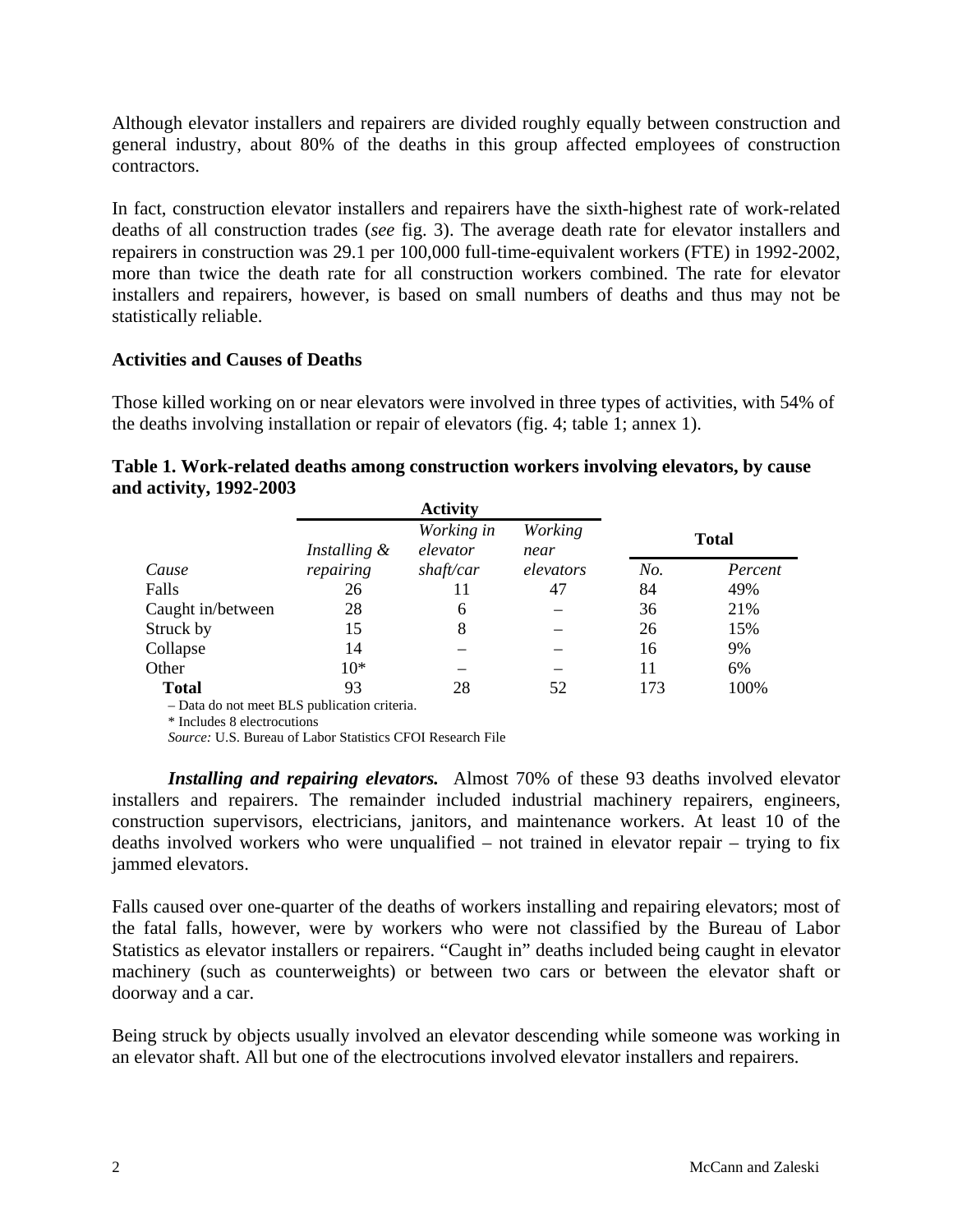*Working in elevator shafts/cars.* Deaths in this category involved retrieving keys and other objects that had dropped into a shaft, cleaning inside an elevator shaft, stuck elevators, and collapses of platforms over elevator shafts.

 *Working near elevator shafts.* Almost all of these deaths involved construction workers. Thirty-five of the deaths (32 of them falls) occurred during work next to unguarded or improperly guarded elevator shafts.

### **Additional Data Sources**

The National Institute for Occupational Safety and Health (NIOSH) investigates deaths through its Fatality Assessment and Control Evaluation (FACE) reports (*see* annex 1). These include investigations by NIOSH in-house and in state programs. The reports program identified 43 elevator-related deaths since the FACE program started in 1982 (Paul Moore, personal communication, 2000). These included:

- · 25 falls down elevator shafts (58%), with seven during construction, eight during maintenance/inspection, and 10 routine use
- · 7 deaths (16%) involving being struck by an elevator car, caught in an elevator mechanism, or struck by a counterweight
- · 4 deaths (9%) from elevator collapses with a worker in or on the elevator
- · 3 electrocutions (7%) during maintenance.
- · 4 deaths (9%) from other causes, including explosion, falling material and unknown circumstances.

In addition, the California FACE program investigated the 2001 death of an elevator mechanic helper who was crushed in an escalator while performing maintenance (California Department of Health Services, 2001), and the Oregon FACE program investigated the 2003 death of a 41-yearold worker who fell 23 feet down an unguarded elevator shaft during construction of a new home (Center for Research on Occupational and Environmental Toxicology, Oregon Health & Science University, 2003).

The deaths occurred in 15 states: California, Colorado, Iowa, Indiana, Kentucky, Maryland, Massachusetts, Missouri, Nebraska, New Jersey, North Carolina, Ohio, Texas, Washington, and Wisconsin. The data are incomplete, however, because they cover only the 20 states that participate – or have participated – in the program.

# **Injuries Involving Work on or near Elevators or Escalators**

Although the death rate for elevator installers and repairers is higher than average for construction, the injury rate is lower. According to BLS data for 1992-2001, the occupational injury and illness rate for elevator installers and repairers was 244 per 10,000 full-time equivalents (FTE), compared with 349 per 10,000 FTE for all construction workers (calculations by Sue Dong, CPWR, December 2003). The major causes of lost-time injuries to elevator installers and repairers were being struck by an object, overexertion (especially in lifting), falls, and being caught in/between, in that order.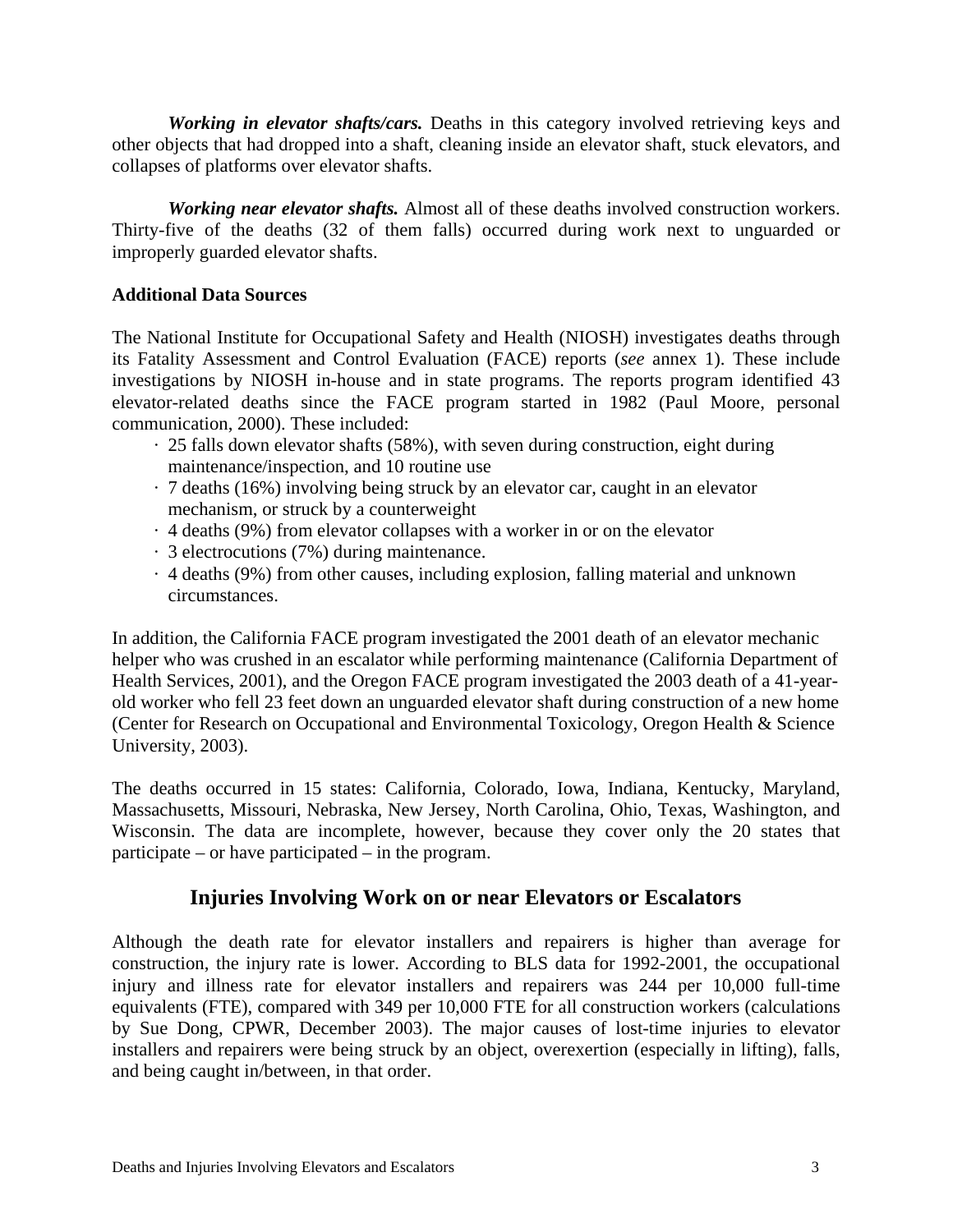One seven-year study of visits to the George Washington University Emergency Department in downtown Washington, D.C., by construction workers from 1990 through 1997 included 24 elevator installers, repairers and mechanics (Hunting, Anderson, and Welch 2004). The two most frequent causes of the traumatic injuries were cuts and sprains and overexertion. The most serious injuries were crushing of the fingers or hands (resulting from "caught in" injuries) and head injuries (falls).

# **Deaths and Injuries Involving Elevator and Escalator Passengers**

In addition to endangering people working on or near elevators and escalators, these devices are potential sources of injuries and deaths for people using them as passengers.

The Bureau of Labor Statistics reported 68 elevator-related deaths from 1992-2003 among people using elevators while at work, an average of six passenger deaths per year (*see* fig. 5). These included supervisors/managers, clerks/stock handlers, janitors/cleaners and their supervisors, plus a wide variety of other occupations.

Almost all the fall deaths involved falls into elevator shafts, including 18 deaths where an elevator door opened and there was no elevator car. The "caught in/between" and "struck by" deaths often involved getting caught in the elevator door or between the elevator and door or shaft.

Information on passenger injuries and deaths is reported through the CPSC National Electronic Injury Surveillance System (fig. 6). During the nearly 10 years covered, the CPSC reported 56 non-work related deaths of elevator passengers – about six per year – in 21 states and the District of Columbia: California (2 deaths), District of Columbia (5), Florida (4), Illinois (3), Indiana (1), Louisiana (1), Maine (1), Michigan (3), Minnesota (3), Missouri (1), North Carolina (2), New Jersey (4), New York (12), Ohio (2), Pennsylvania (4), Rhode Island (1), South Dakota (1), Tennessee (1), Texas (2), Virginia (1), West Virginia (1), and Wisconsin (1). Thirteen of the deaths involved children age 10 or younger.

During this same period, the CPSC reported 24 non-work related deaths of escalator passengers in 12 states and the District of Columbia – about two per year. The states were Alabama (1 death), California (2), District of Columbia (3), Florida (1), Illinois (3), Maryland (1), Minnesota (3), Nevada (1), New York (3), Ohio (1), Virginia (1), Washington (2), and Wisconsin (2). The eight "caught in/between" deaths usually resulted after clothing became trapped at the bottom or top of an escalator or between a stair and escalator sidewall; seven of the 16 fall deaths were from head injury. Four of the fall deaths occurred due to falling off the escalator while riding the escalator siderails.

In 1994, the Consumer Product Safety Commission estimated that there were 7,300 escalator and 9,800 elevator injuries requiring hospitalization (CPSC 1998, Cooper 1997). The data were based on a nationwide survey of 90 hospitals. Based on the number of elevators and escalators in the United States, the CPSC estimated that there were 0.221 accidents per escalator and 0.015 accidents per elevator annually.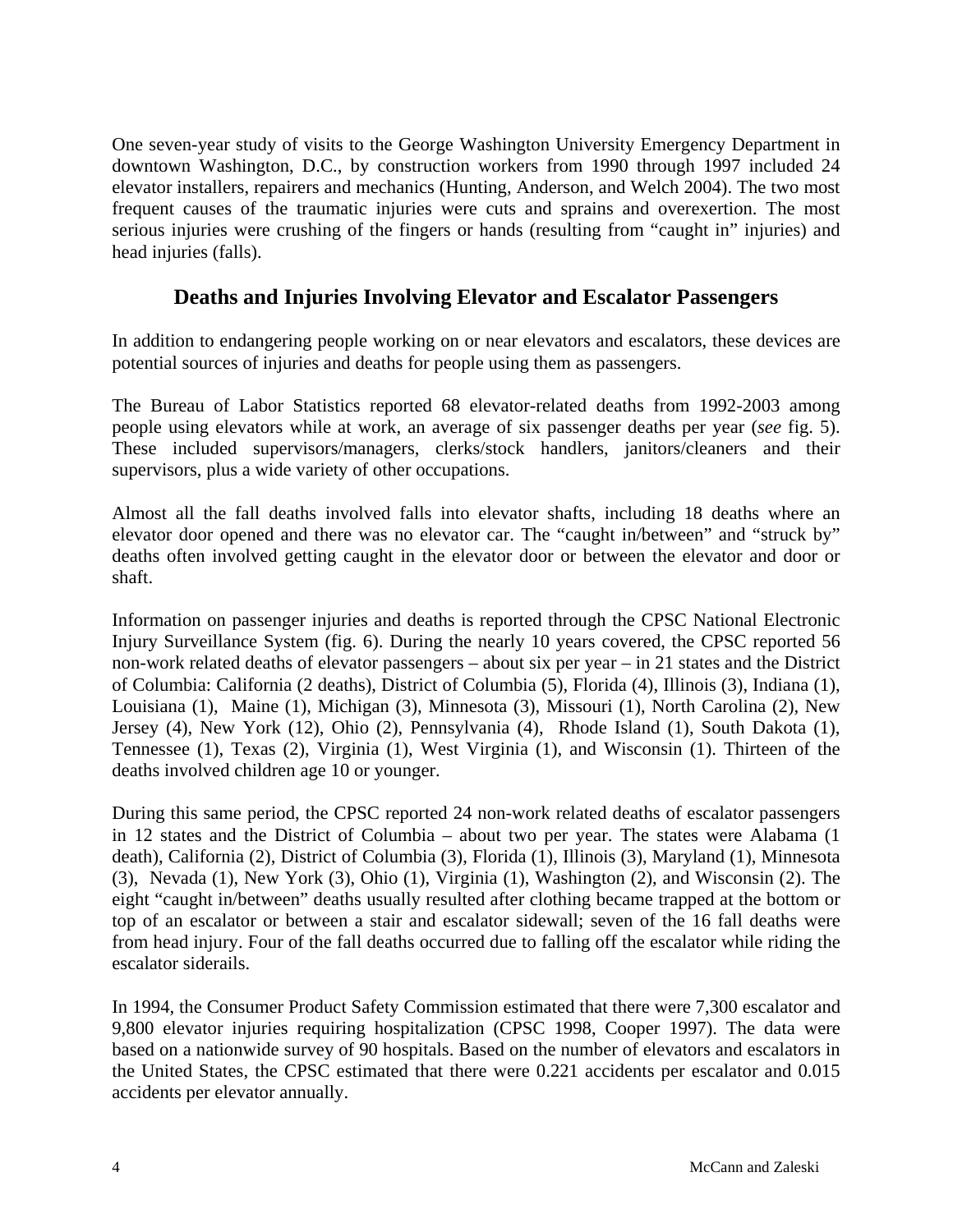The CPSC estimated that 75% of the escalator injuries resulted from falls, 20% from entrapment at the bottom or top of an escalator or between a moving stair and escalator sidewall, and 5% "other." The "caught-in" incidents generally resulted in more serious injuries than did falls. Of particular concern is the fact that half of the approximately 1,000 sidewall-entrapment injuries involved children under age five (Armstrong 1996b). The children's injuries were mostly caused when a child's hands or footwear (including dangling shoelaces) became caught in an escalator comb plate at the top or bottom of an escalator or in the space between moving stairs and an escalator sidewall (*see* annex 2).

In 2001, the CPSC estimated that there are 6,000 hospital emergency room-treated injuries associated with escalators each year (CPSC 2001).

# **Discussion and Recommendations**

Elevators and escalators cause substantial numbers of deaths and injuries each year (table 2).

|    |                        | <b>Total</b>                                                                                                       |
|----|------------------------|--------------------------------------------------------------------------------------------------------------------|
|    |                        |                                                                                                                    |
|    |                        |                                                                                                                    |
| h  |                        | h                                                                                                                  |
| h  |                        |                                                                                                                    |
| 26 |                        | 29                                                                                                                 |
|    | Elevator related<br>14 | Table 2. Average estimated annual deaths involving elevators and escalators, 1992-2003<br><b>Escalator related</b> |

*Source:* Data from U.S. Bureau of Labor Statistics CFOI Research File (\*) and Consumer Product Safety Commission.

The findings about the major causes of elevator and escalator deaths and injuries lead to five sets of recommendations.

# **Use Adequate Lockout/Tagout Procedures**

More than half of the work-related elevator deaths, especially electrocutions and "caught in/between" and "struck by" deaths, were caused by failure to de-energize elevator electrical circuits or failure to ensure that elevator parts could not move while maintenance or repairs were under way. These causes resulted also in four of the seven work-related escalator deaths.

Lockout procedures are part of OSHA's standard for control of hazardous energy (lockout/ tagout) (29 CFR 1910.147) for general industry. New construction and repair normally come under OSHA's construction standard (29 CFR 1926), which does not have a lockout/tagout standard. Nonetheless, safe work practices mandate lockout/tagout when repairing and renovating elevators and escalators.

The OSHA lockout/tagout standard requires written procedures and training of personnel. The procedures require that personnel working on electrical circuits or machinery turn off the power and lock out the circuits so that no one else can turn the power on while people are working on the elevator or escalator. The worker should keep the key to the lock.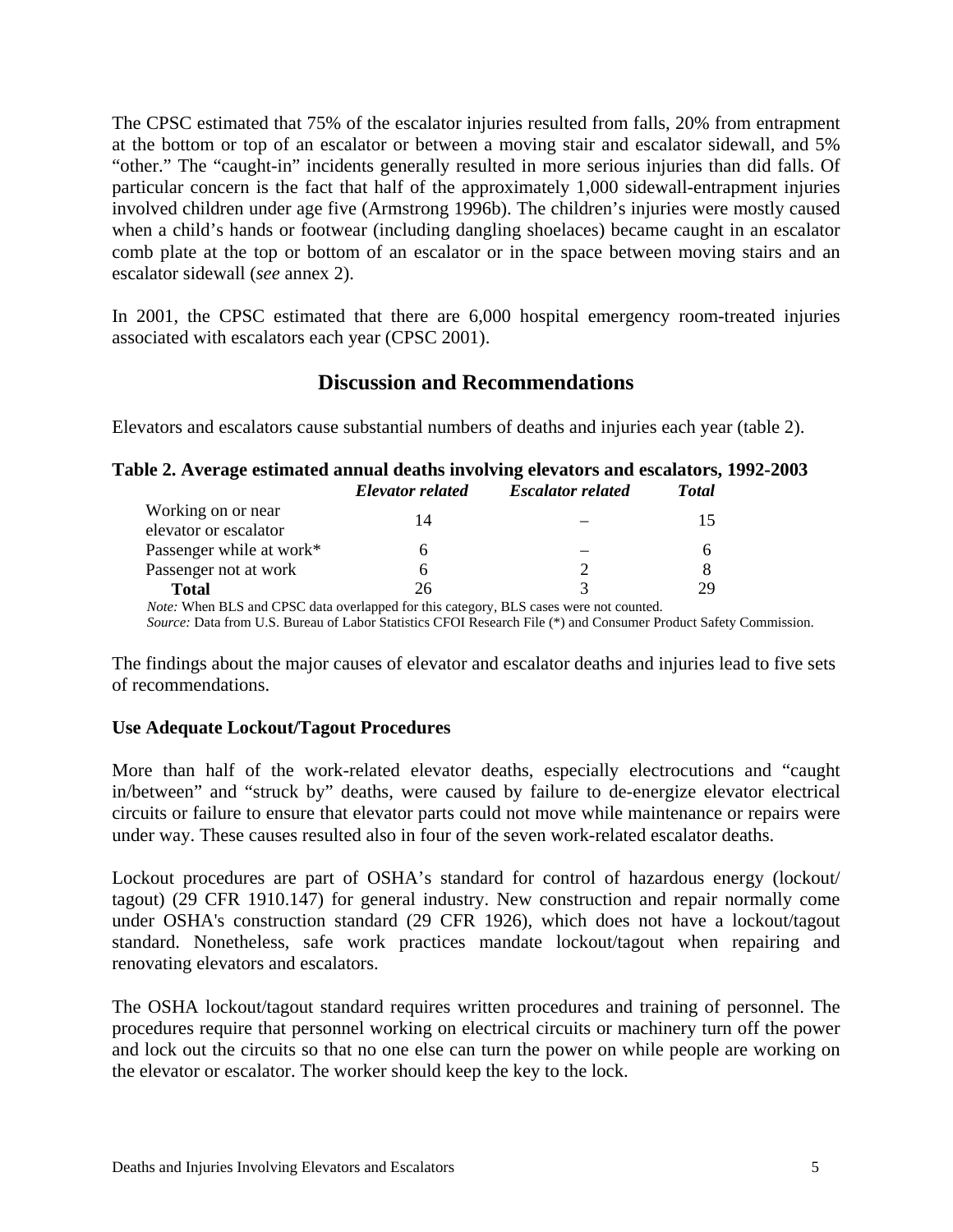If it is necessary to work "live" on electrical systems – for instance, while taking meter readings, using jumpers, or turning power off and on  $-$  or to move an elevator to test repairs, special precautions should be followed. One recommendation would be to institute a permit system. A permit should describe appropriate engineering controls and safe work practices, including wearing adequate personal protective equipment.

# **Ensure Adequate Fall Protection**

Forty-nine percent of the deaths during work on or near elevators resulted from lack of fall protection. Provision of adequate fall protection – scaffolding, guardrails in front of open shafts, or personal fall protection systems – could have prevented these deaths. Fall hazards during new elevator construction and repair comes under 29 CFR 1926.500-503, part of OSHA's construction standard. Fall hazards during elevator maintenance would come under 29 CFR 1910.22(b).

Proper fall protection must always be used if there is a fall hazard (4 feet for general industry and 6 feet for construction).<sup>3\*</sup> If engineering controls are not practical, personal fall protection systems are required. Adequate anchorage points for personal fall protection equipment need to be chosen and workers tied off to them while working. OSHA also has standards for use of ladders (29 CFR 1926.1050, 1051, 1053, and 1060 and 29 CFR 1910.25 and 26).

Temporary structures on which workers are standing must be stable and strong enough for the weight of the worker and should meet OSHA standards for scaffolds (29 CFR 1926.451 and 29 CFR 1910.28). A fall into an open shaft lacking adequate guardrails was an important factor in at least 32 of the deaths of construction workers working near elevator shafts.

A Nebraska FACE investigation of the fall of a worker that resulted from the collapse of a work platform over an elevator shaft (Nebraska Department of Labor, 1995) recommended that the employers:

- Provide appropriate fall protection equipment to all workers who may be exposed to a fall hazard.
- Insure holes in walking/working surfaces are protected by covers.

# **Treat Elevator Shafts as Confined Spaces**

Over one-quarter of the work-related deaths occurred when workers entered elevator shafts to repair or maintain elevators, or to perform activities such as cleaning, welding, and retrieving fallen objects.

OSHA's construction standard states, in part (for new construction), that:

[E]mployees required to enter into confined or enclosed spaces shall be instructed as to the nature of the hazards involved, the necessary precautions to be taken, and in the use of protective and emergency equipment required. §1926.21(6)(i)

<sup>&</sup>lt;u>.</u> <sup>a</sup> Fall protection is required at heights over 10 feet when a scaffold is used in construction.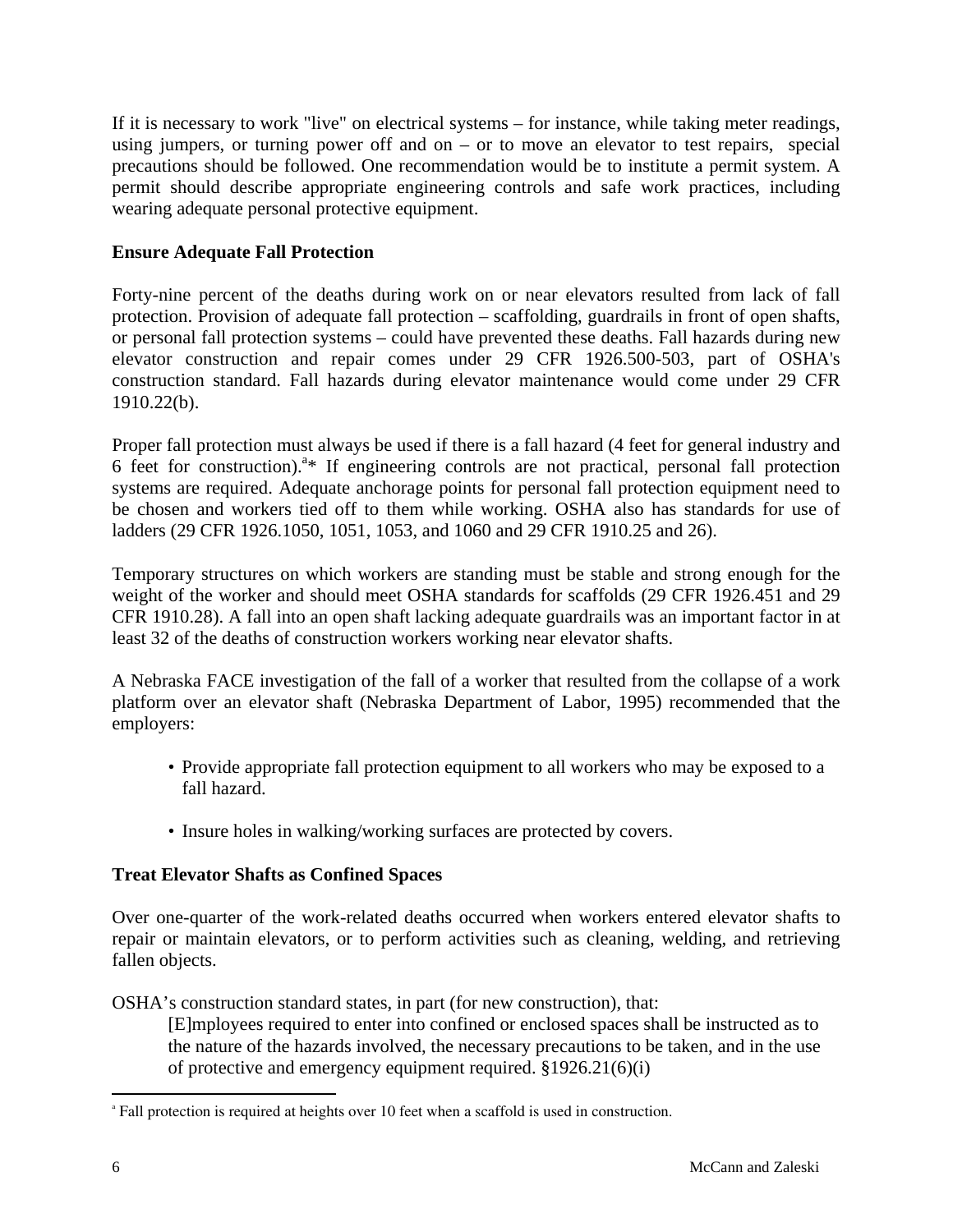Although OSHA's construction standard does not have a confined space standard, construction contractors come under OSHA's general industry confined space standard when working in a building where the owner comes under OSHA's confined space standard (Miles 1994).

OSHA's definition of a confined space is one that has limited or restricted means of entry or exit, is large enough for an employee to enter and perform assigned work, and is not designated for continuous occupancy by an employee (29 CFR 1910.146). Elevator shafts and pits meet that definition. In 1994, OSHA issued a letter of interpretation stating that elevator pits are usually confined spaces (Miles 1994).

If a confined space contains a hazard, it is classified as a *permit-required* confined space. An elevator shaft with a working elevator is clearly hazardous to workers in the shaft, as is shown by the numerous elevator shaft-related deaths. Therefore elevator shafts with working elevators should be classified as permit-required confined spaces and employers should follow all the requirements of 29 CFR 1910.146. OSHA's permit-required confined space standard requires informing employees – including contractors – about the existence, location, and danger of permit-required confined spaces and also providing a written (safety) program as well as elimination of, or protection against, hazards before entry, and rescue procedures.

An alternative approach is to declare that employees are not allowed to enter an elevator shaft or pit, and prevent such entrance by locks or other effective means. If work is required in a shaft or pit, it can be reclassified as a non-permit required confined space by eliminating the hazards (for example by locking out the elevator so it can't move).

A Texas FACE investigation of the death of a worker entering an elevator pit to find keys (Texas Workers' Compensation Commission, 1998) recommended the following:

- Include the elevator repair company in an initial evaluation of the pit spaces for compliance with permit-required confined space standard 29 CFR 1910.146.
- Establish a procedure that prevents unauthorized access to the pit areas of elevators.
- Have the elevator service company develop procedures for isolating the power source of elevators that protects employees from contact with hazardous energy when entering pit areas.

# **Provide Adequate Maintenance and Inspections**

Many of the elevator- and escalator-related deaths (work-related and not) could have been prevented if adequate maintenance and inspection procedures had been in place in the involved buildings (Boston Globe 1996; *see* annexes 1, 2).

One recommendation in a California FACE investigation of the fall death of a manufacturing supervisor was that employers have all elevators inspected and serviced regularly by a licensed elevator technician (California Department of Health Services 1993).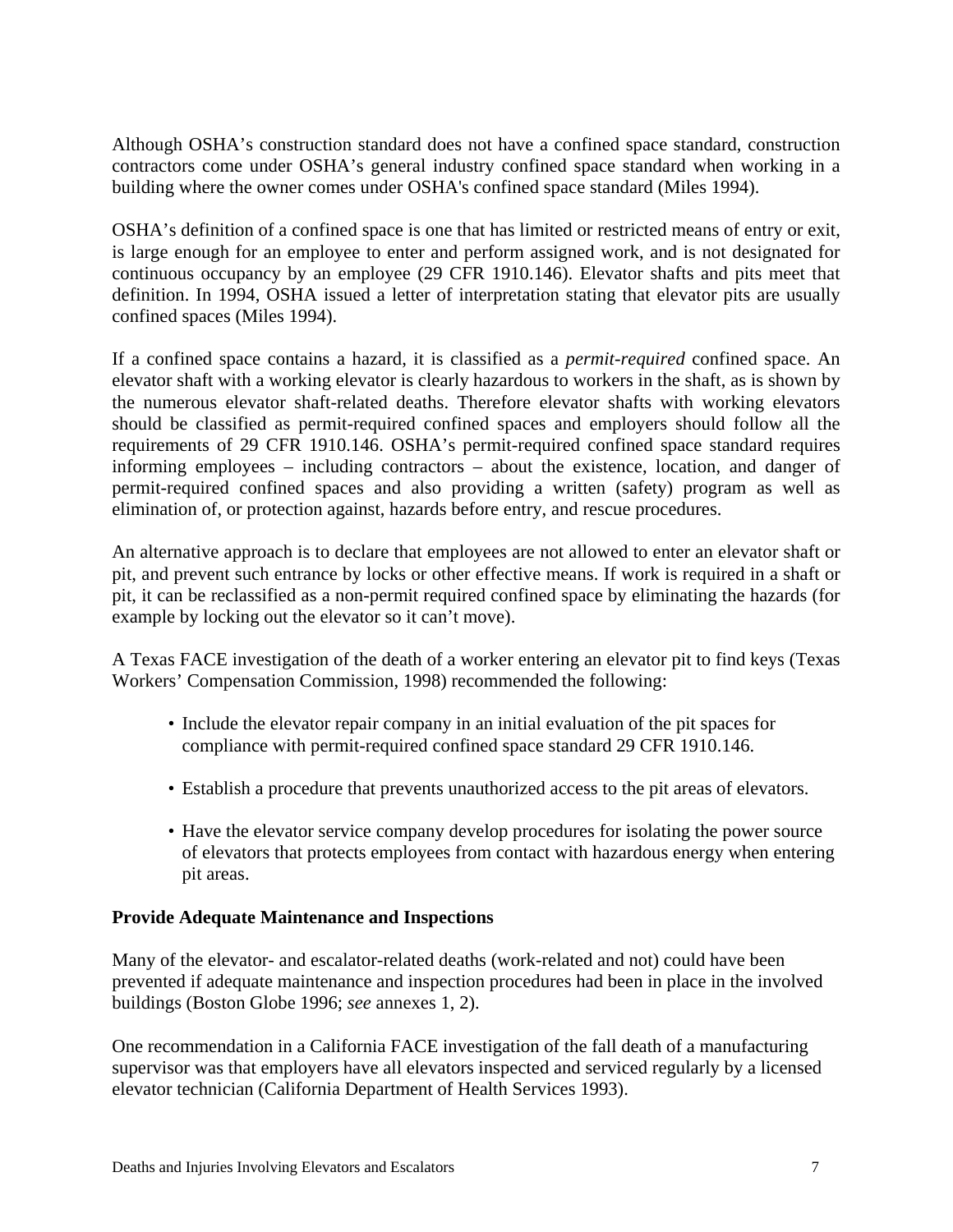Improper elevator controller wiring is another problem. OSHA issued a Safety and Health Information Bulletin on the hazards of improper elevator controller wiring after a 2003 death when an employee at a Houston hospital was decapitated when caught between the hoistway and elevator car as the car continued to move (OSHA 2004).

Many fatal falls into elevator shafts occurred when an elevator call button was pushed and elevator doors opened – even though the elevator car was not at that floor. Interlocks are intended to prevent such occurrences, but clearly do not always work. Procedures are needed to quickly identify malfunctioning elevators (including elevator call buttons), to take steps to ensure that disabled elevators remain out of service, and ensure that warning signs and/or tape are placed on all elevator doors.

Malfunctioning escalators were also a cause of deaths or injuries. Several instances of multiple injuries were caused when an escalator suddenly sped up or reversed its direction of movement (Armstrong 1996a, annex 2).

The high number of injuries involving trapping the hands and feet of children and the trapping of clothing of adults at the bottom or top of an escalator and in the gap between moving stairs and sidewalls raises the question of whether escalators are adjusted or designed properly (Dawson 1999). The revised ASME *Safety Code for Elevators and Escalators (ANSI/ASME A17.1)*, which became effective in March 2002, mandates that new escalators meet more demanding escalator skirt safety requirements. The CPSC has some recommendations to help prevent escalator injuries, especially to young children (CPSC 2001).

# **Use Only Qualified Personnel**

Many of the deaths described in the FACE reports indicate unqualified – untrained – personnel were performing elevator repair and maintenance. A California FACE investigation report of the death of an elevator maintenance worker (California Department of Health Services 1994) included recommendations that employers:

- Only have properly licensed employees working at the site performing complicated operations that require licensed personnel.
- Only allow qualified employees whose duties are required to be present during elevator repair work.
- Have a standard operating procedure (SOP) that gives specific safety instructions on accomplishing hazardous tasks such as hoisting pistons.

In 2002, the National Elevator Industry Education Program (NEIEP) received formal approval from the U.S. Department of Labor Office of Apprenticeship Training, Employer and Labor Services for its four-year elevator constructor apprenticeship program. The NEIEP is a labor/management trust of the International Union of Elevator Constructors and the National Elevator Industry, Inc.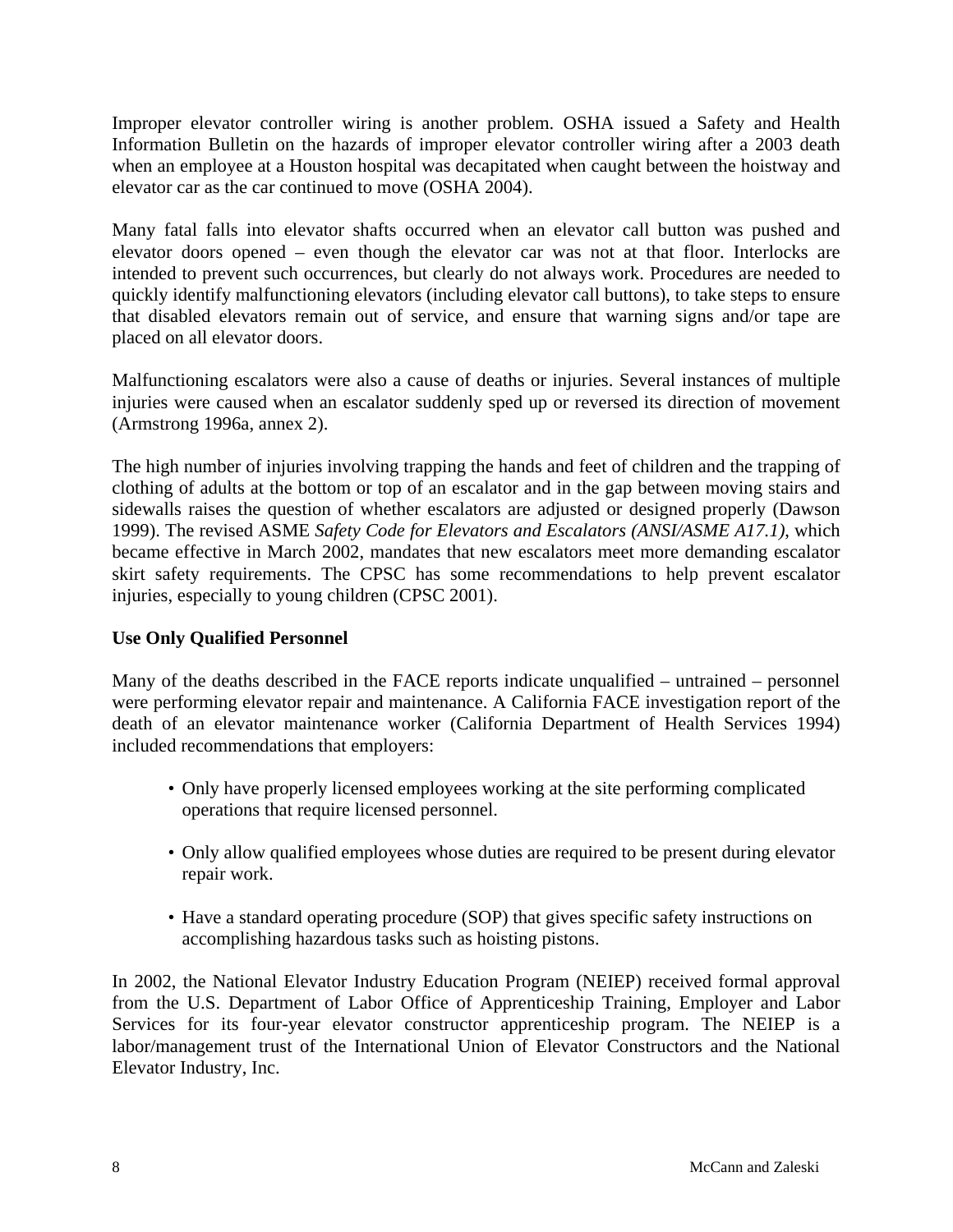Twenty-five states – Alabama, Arkansas, California, Connecticut, Florida, Georgia, Hawaii, Illinois, Indiana, Maine, Maryland, Massachusetts, Michigan, Minnesota, Montana, Nebraska (three counties with 80% of elevators), Nevada, New Hampshire, Oklahoma, Oregon, Rhode Island, Vermont, Virginia, Washington, and Wisconsin – presently require that elevator mechanics, inspectors, and contractors (except Vermont) be licensed. Licensing is a common requirement in professions that affect worker safety and health. Licensing usually involves both education and documented work experience requirements or passing a written examination. License renewal usually requires passing a written examination or participating in a continuing education program on established Elevator Safety Codes of the American Society of Mechanical Engineers.

Most states – except Kansas, Mississippi, North Dakota, and South Dakota – have adopted the ASME codes for elevators and escalators. However, many states do not automatically adopt the most recent revisions of the codes.

The 2002 revision of ASME 17.1, *Safety Code for Elevators and Escalators*, requires employers to use elevator personnel for repair and maintenance of elevators and escalators. This standard also provides for training of employees who perform cleaning of hoistway enclosures such as elevator shafts, startup of escalators, and emergency evacuation of elevators. Such use of qualified personnel and training procedures might have prevented many of the deaths described above.

OSHA has training requirements in many of its standards that would affect elevator and escalator safety. Examples include fall protection (29 CFR 1926.503, 1910.23), lockout/tagout (29 CFR 1910.147(c)(7)), electrical (29 CFR 1926.21, 1910.332) and confined space regulations (29 CFR  $1910.146(g)$ ).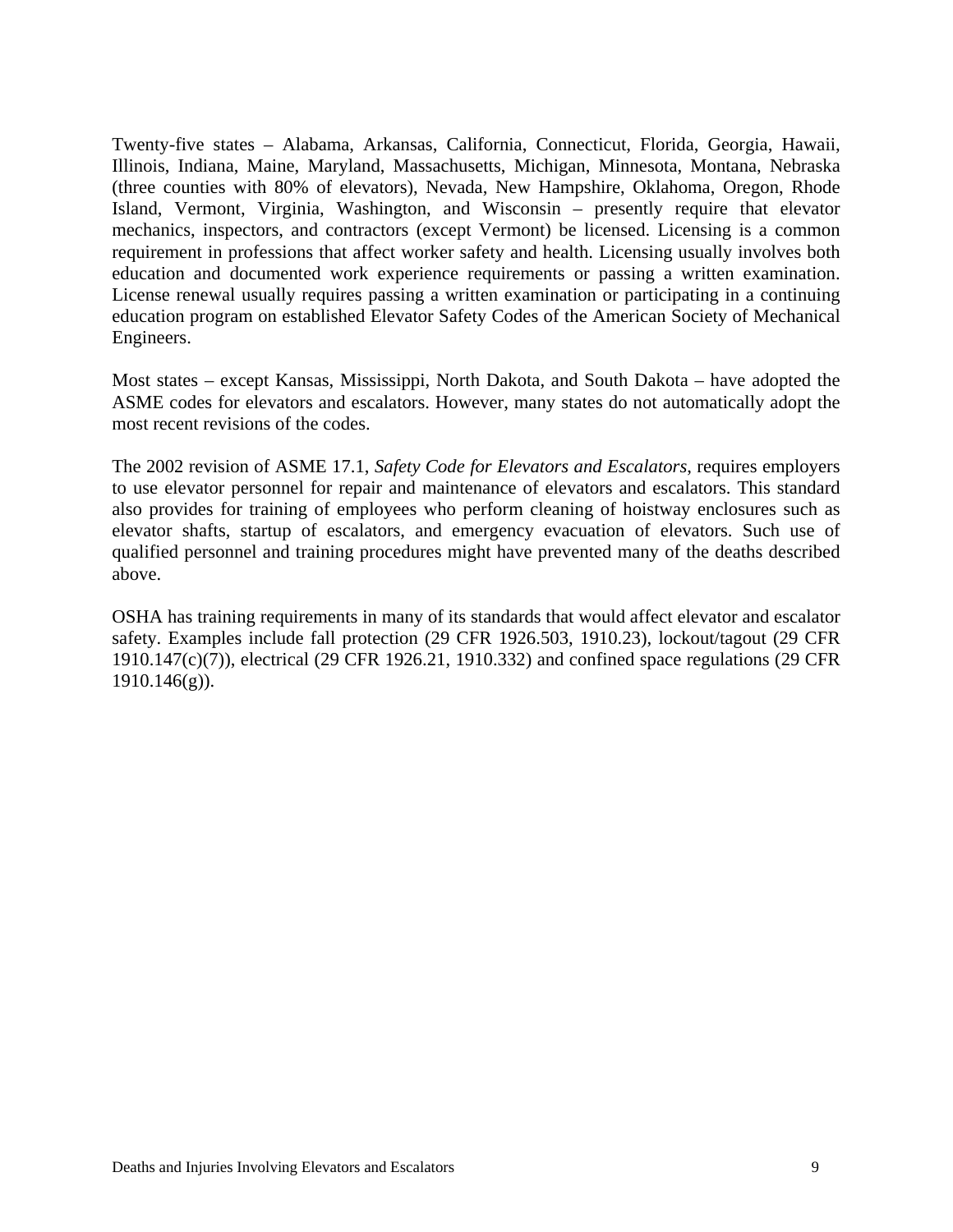

**Figure 1. Deaths related to work on or near elevators, by cause, 1992-2003.** 

*Note:* The 173 deaths include 63 elevator repairers and installers. *Source:* U.S. Bureau of Labor Statistics CFOI Research File.



**Figure 2. Deaths related to work on or near elevators, by occupation, 1992-2003.** 

*Source:* U.S. Bureau of Labor Statistics CFOI Research File.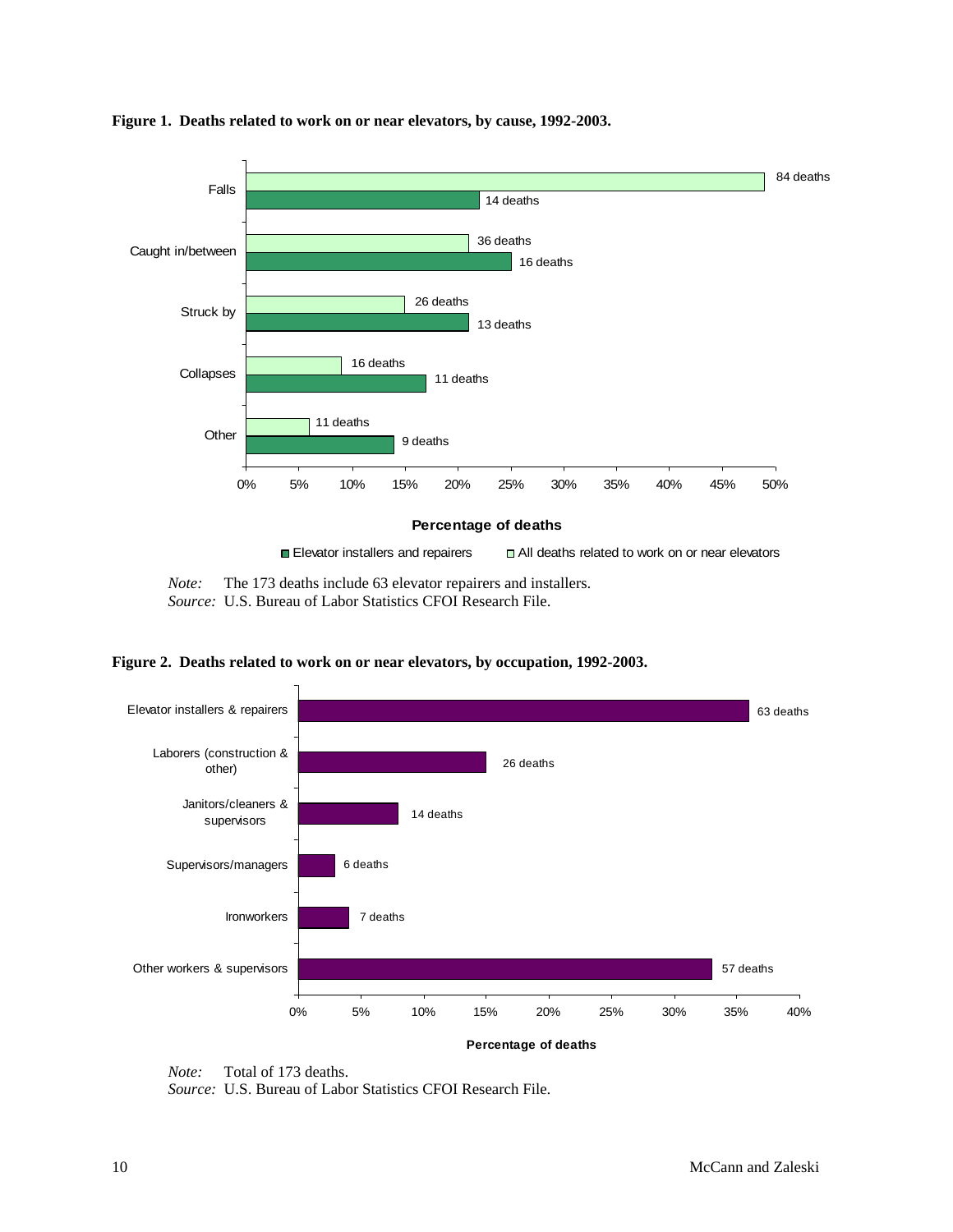

#### **Figure 3. Construction occupations with the highest death rates for work-related injuries, 1992-2002.**

- *Notes:* To compare death rates for construction with other industries, rates are calculated as full-time equivalents for 2,000 hours per worker (50 weeks time, 40 hours). This is because some construction workers do not work full time at construction. Given substantial changes between the occupational classification systems used through 2002 and after that year, we could not include 2003 data in this data analysis by occupation.
- *Source:* Death rate calculations by Xiuwen Dong, CPWR, based on data from the U.S. Bureau of Labor Statistics Census of Fatal Occupational Injuries Research File, and Bureau of Census Current Population Survey, as tabulated by BLS.



**Figure 4. Deaths related to work on or near elevators, by activity, 1992-2003.** 

*Source:* U.S. Bureau of Labor Statistics CFOI Research File.

*Note:* Total of 173 deaths.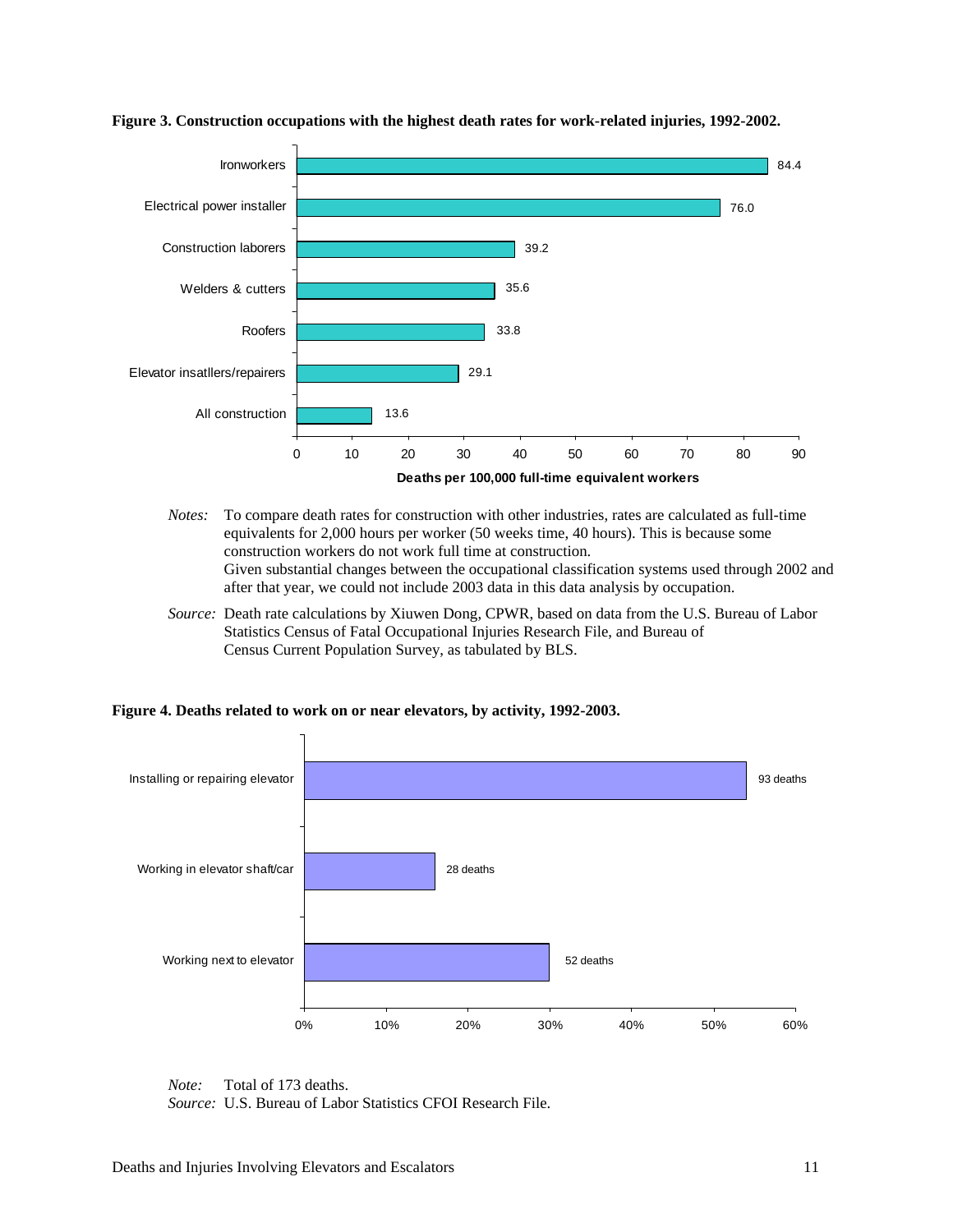

**Figure 5. Deaths among elevator passengers while at work, by cause, 1992-2003.** 

*Note:* Total of 68 deaths. An example of a passenger death while at work is a salesman in a warehouse or a messenger in an office building. "Others" includes being struck by an elevator or closing elevator doors.

*Source:* U.S. Bureau of Labor Statistics CFOI Research File.



**Figure 6. Deaths among elevator or escalator passengers while not at work, by cause, 1997-2006.** 

*Note:* Data through 5/25/2006. Total of 56 elevator and 24 escalator deaths.  *Source:* Consumer Product Safety Commission data.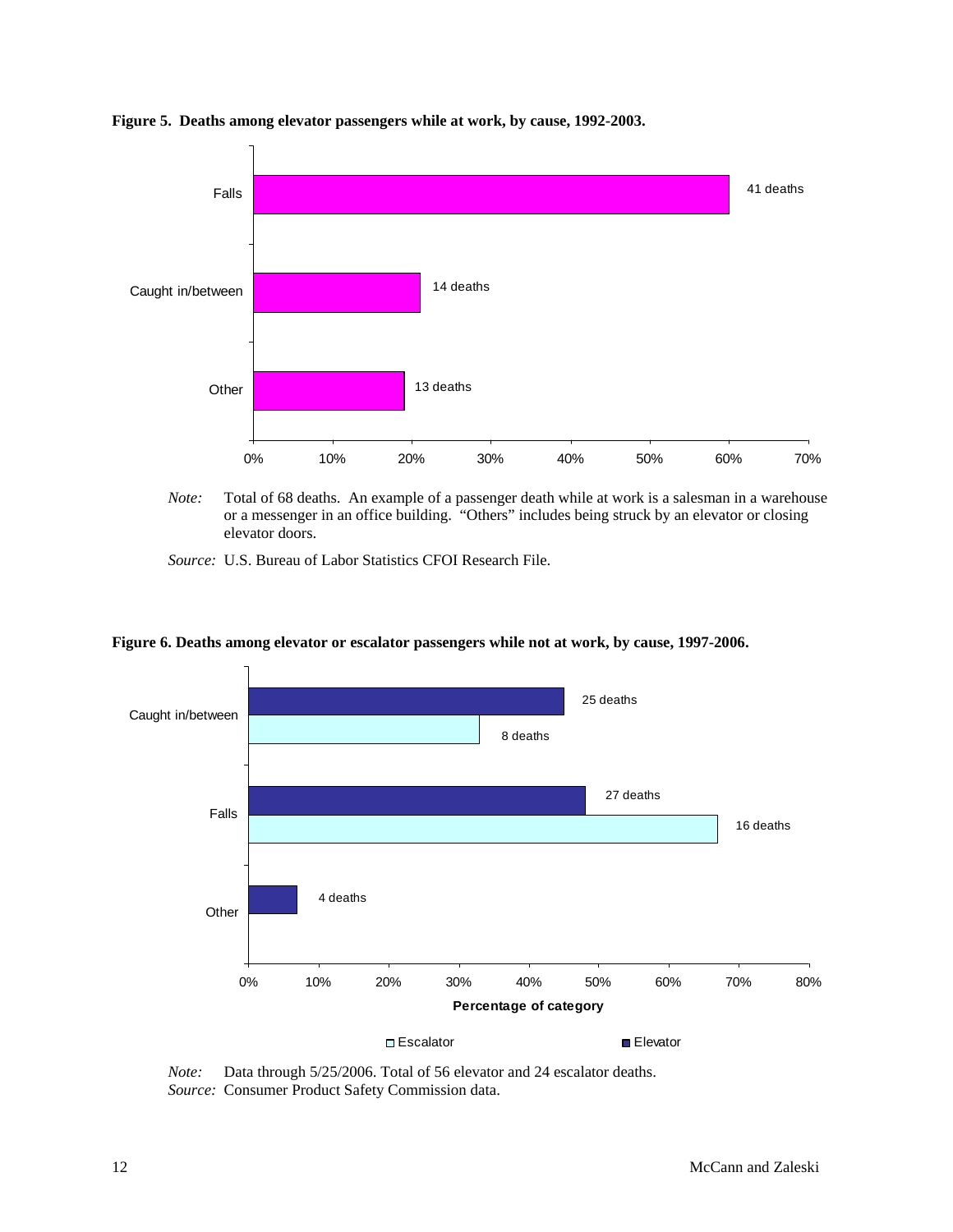### **References**

Armstrong, David. 1996a. Escalator accident injures 22. *The Boston Globe***,** February 22.

Armstrong, David. 1996b. US Urges Upgrade in Elevator Safety. *The Boston Globe,* July 21.

ASME Standards Committee on Elevators and Escalators. 2000. *ASME 17.1 Safety Code for Elevators and Escalators.* New York, NY: ASME.

ASME Standards Committee on Elevators and Escalators. 2002. *ASME 17.3 Safety Code for Existing Elevators and Escalators.* New York, NY: ASME.

*The Boston Globe.* 1996. Risky ride: A special report on elevator and escalator safety. Various articles published December 3, 1994 through July 21, 1996.

California Department of Health Services. 1993. FACE Report 93CA01001: Elevator Service Technician Dies After Being Crushed by an Elevator Counter-Weight in California. Oakland, CA.

California Department of Health Services. 1993. FACE Report 93CA00301: Manufacturing Supervisor Falls and Dies in an Elevator Shaft in California. Oakland, CA.

California Department of Health Services. 1994. FACE Report 94CA01401: Elevator Maintenance Worker Dies from Fall in an Elevator Shaft in California. Oakland, CA.

California Department of Health Services. 2001. FACE Report 01CA009: An Elevator Mechanic Helper Died When He Was Crushed in an Escalator While Performing Maintenance. Oakland, CA.

Center for Research on Occupational and Environmental Toxicology, Oregon Health & Science University. 2003. Oregon FACE Report 03OR010: Home Construction Worker Falls Down Elevator Shaft. Portland, OR.

Cooper David. 1997. Escalator Side-of-Step Entrapment. Presented at International Association of Electrical Engineers Elevcon '96, Barcelona, Spain. www.elevator-expert.com/escalato.htm.

CPSC. 1998. Escalator Safety. CPSC Document #5111. www.cpsc.gov/cpscpub/pubs/5111.html.

CPSC. 2001. Consumer Product Safety Alert: Escalator Safety. www.cpsc.gov/cpscpub/pubs/5111.pdf.

Dawson, Carol. 1999. Will CPSC Seek Jurisdiction over Escalators? *CPSC Monitor,* 4(1):1-3. www.consumeralert.org/pubs/monitor/1999/Jan99.htm.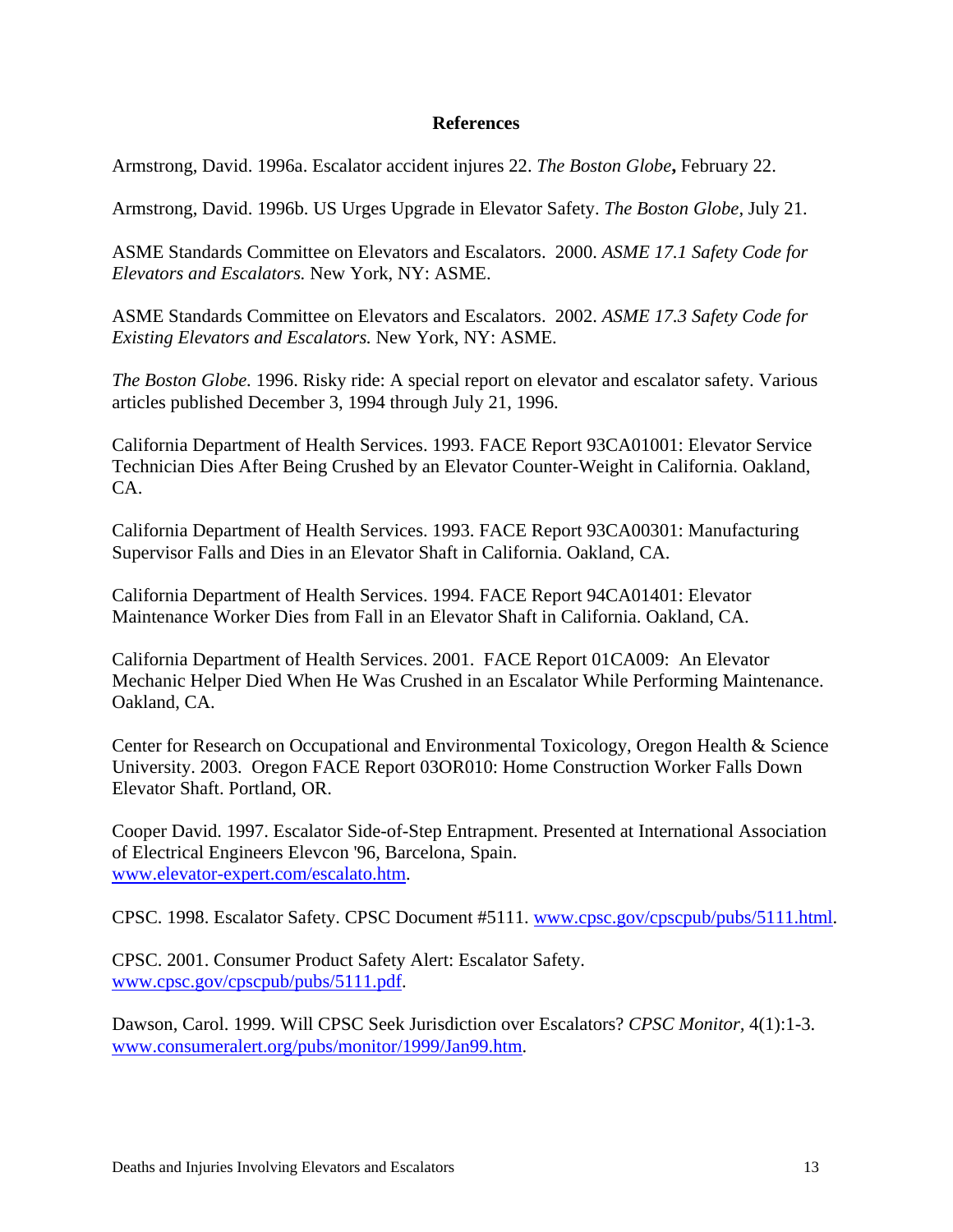Hunting, Katherine L., Judith T. L. Anderson, and Laura S. Welch. 2004. *Occupational Injuries among Construction Workers: Results from Seven Years of Surveillance at the George Washington University Emergency Department*. The Center to Protect Workers' Rights, January.

Maryland Division of Labor and Industry. 1996. FACE Report 96MD05501: an Elevator Construction Foreman Was Caught under an Elevator Car and Died of Injuries to the Head and Neck and Compression Asphyxia. Baltimore, MD.

Miles, John. 1994. Elevator Industry Employees Working In and Around Pits and Equipment. 9/19/94. OSHA Standards Interpretations and Compliance Letters. OSHA.

Nebraska Department of Labor. 1995. Nebraska FACE Investigation 95NE017: Worker Falls 33 Feet While Constructing Elevator Shaft. Omaha, NB.

New Jersey Department of Health. 1994. Face Investigation #94-NJ-028-01: Company Owner Dies After Falling 15 Feet Down an Freight Elevator Shaft. Trenton, NJ.

OSHA. 2004. Hazards of Improper Elevator Controller Wiring. Safety and Health Information Bulletin 08-16-2004. www.osha.gov/dts/shib/shib081604.html

OSHA. 2000. Fatal Injuries. *OSHA Aurora Office News*. Aurora, Illinois. Spring: p. 3.

Staal J and John Quackenbush. 1998. Elevators, Escalators and Hoists. In: Stellman, Jeanne Mager, ed. *Encyclopaedia of Occupational Health and Safety, Fourth Edition.* Geneva: International Labour Office., Volume III, chapter 93, pp. 40-44.

Texas Workers' Compensation Commission. 1998. FACE Investigation 98TX14601: A Hotel Maintenance Engineer Died When Struck by the Counter Weights of an Elevator in Texas. Austin, TX.

Workers Compensation Board of British Columbia. 2003. Hazard Alert 03-05: Young worker injured in elevator shaft. www.healthandsafetycenter.org/i/posters/2003/ha0305\_elevator.html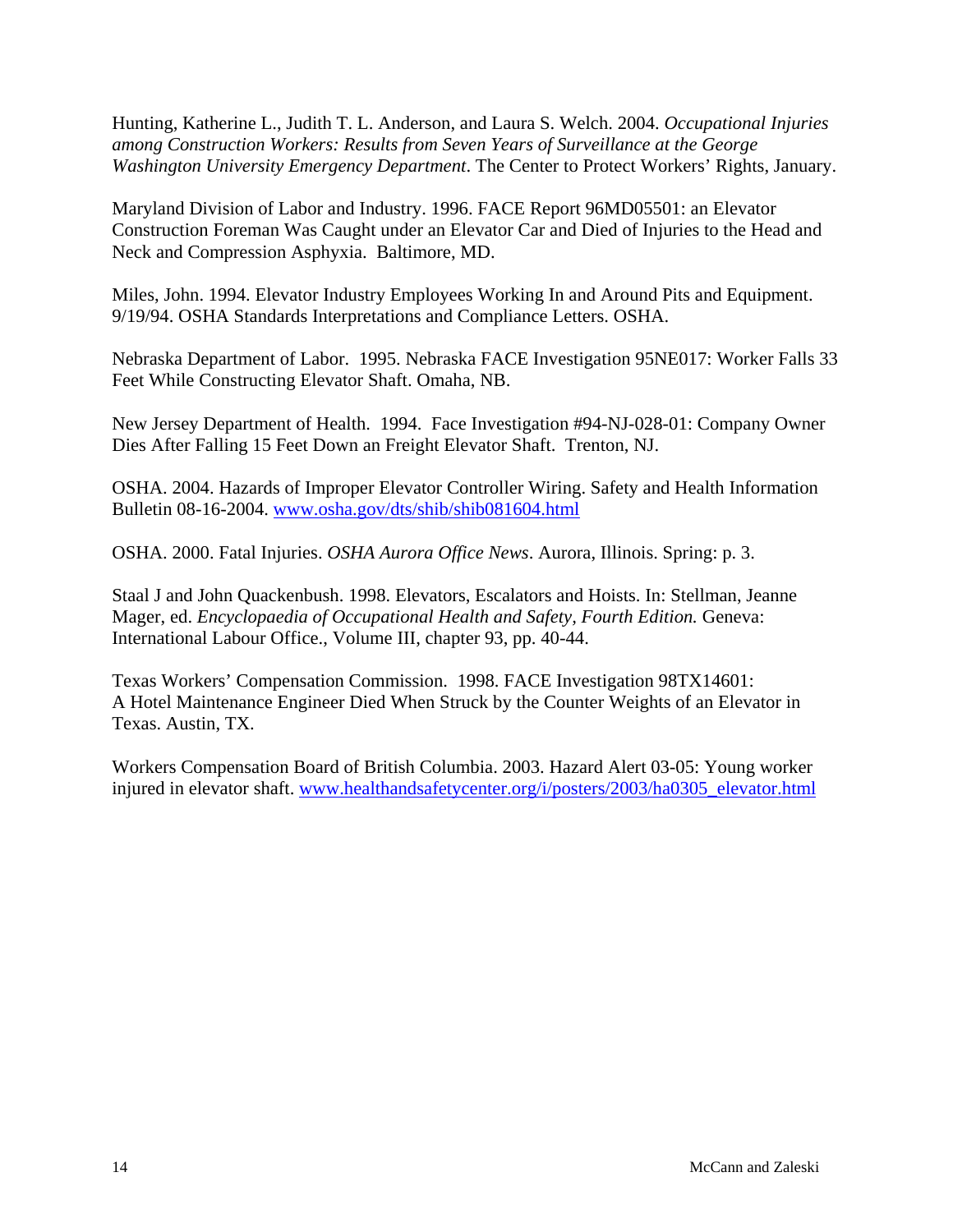# **Annex 1. Examples of NIOSH FACE Summaries of Elevator- and Escalator-Related Deaths**

### **Maryland Division of Labor and Industry FACE Report 96MD05501**

# **An elevator construction foreman was caught under an elevator car and died of injuries to the head and neck and compression asphyxia.**

# SUMMARY

On September 24, 1996, 53-year-old male elevator construction foreman (the victim) was killed and his helper, an elevator constructor (employed by another subcontractor) was injured, when the hydraulic elevator car they were working under fell on them. The two were adjusting the hydraulic cylinder when the car fell, trapping them in the elevator pit. Two wooden poles (4x4 by approximately twelve-feet long) used to keep the elevator from falling were placed leaning against the guide rails. The car was approximately fifteen inches above the poles, which they did not tie in place. The poles were knocked out of position when the car fell due to the sudden loss of hydraulic pressure and trapped the two workers under the car. The elevator apparently did not fall evenly to the bottom of the pit. This permitted the rescue team to enter the pit area and extract the injured. However, rescuers had to use air bags to help raise the car to remove the victim.

The MD/FACE Field Investigator concluded that to prevent similar future occurrences, employers should:

- Train employees in the recognition of hazards and methods to control hazards.
- Develop, set up and enforce comprehensive written instructions for making adjustments to hydraulic elevators.

#### **New Jersey Department of Health Face Investigation #94-NJ-028-01 Company Owner Dies After Falling 15 Feet Down an Freight Elevator Shaft SUMMARY**

On December 1, 1993, the 46 year-old owner of a clothing manufacturing company was killed after falling 15 feet down a freight elevator shaft. The incident occurred in a large three-story warehouse where the victim was renting space for his clothing manufacturing business. At about 5 p.m., the owner was trying to move a customer order from his second floor work shop to the loading dock on the first floor. Because the call buttons on the freight elevator were not functioning, the victim went to the first floor to raise the elevator to the second floor. Not realizing that the elevator was on the second floor, the victim opened the elevator door in the dark vestibule and stepped into the empty elevator shaft, falling 15 feet into the warehouse basement.

NIOSH FACE investigators concluded that, in order to prevent similar incidents in the future, these safety guidelines should be followed:

- Building owners and employers should insure that elevators are maintained in proper working order.
- Building owners and employers should insure that entrances, exits, and work areas are properly lit.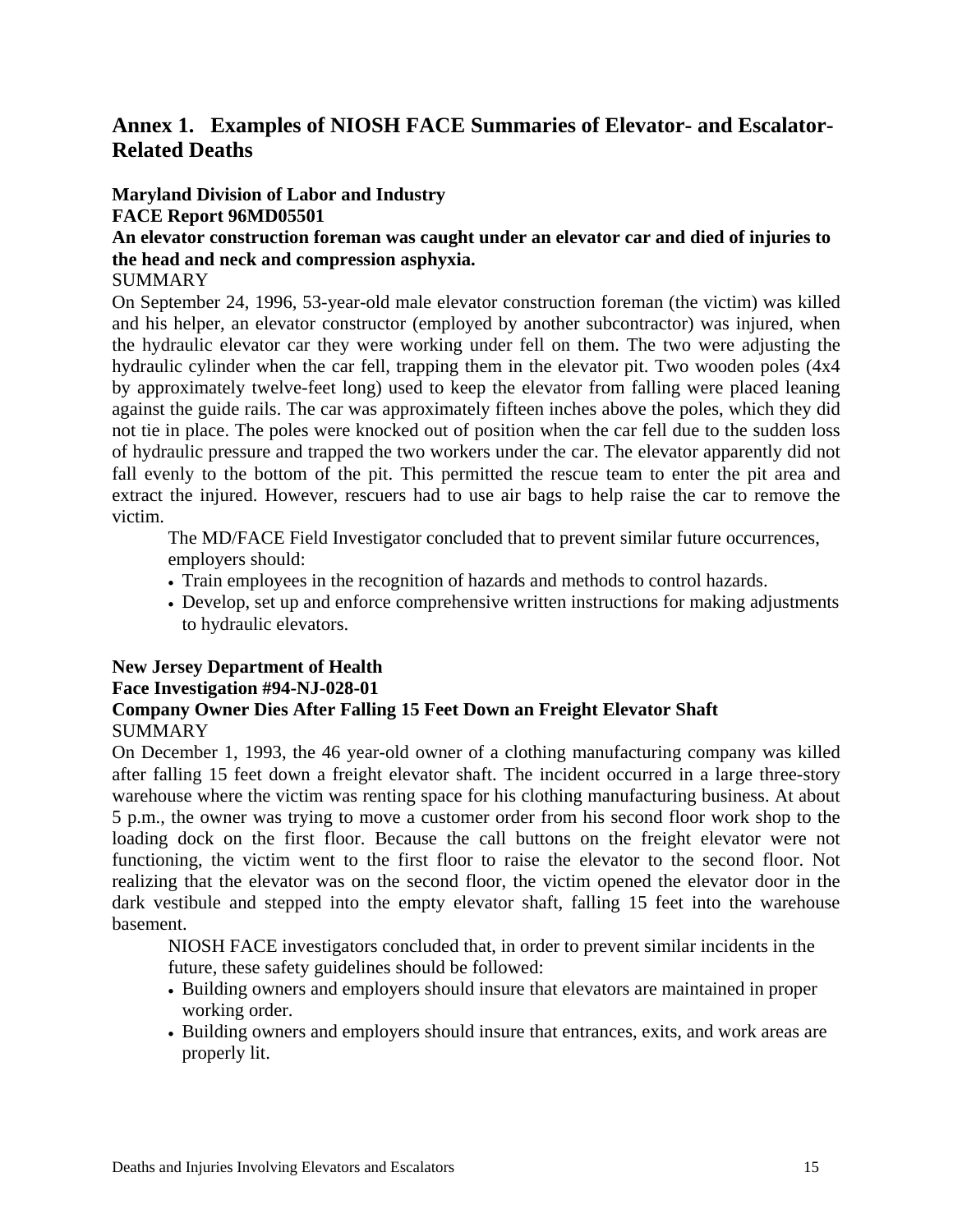# **California Department of Health Services FACE Report 93CA01001**

# **Elevator Service Technician Dies After Being Crushed by an Elevator Counter-Weight in California**

# **SUMMARY**

A 42-year-old, white, non-Hispanic, male elevator service technician (the victim) died after being crushed by an elevator counter-weight while at work. The victim was an employee of an elevator repair company and was doing general maintenance contract work for a hotel. He was working alone at the time of the incident. The service dispatcher at his company had tried to reach him (via his pager) on several occasions earlier on the afternoon of the incident. When the dispatcher was unable to reach the victim, another service technician (co-worker) was sent to the hotel to find him. The co-worker met with the hotel's chief engineer and together they looked in the area where the victim had last been seen working. The victim was found in an elevator lying over counterweights and pinned between spreader beams on the second floor of the hotel. The victim may have been using the spreader beam between car #1 and #2 as a work station. The coworker stated that the victim was obviously already deceased. The hotel engineer called 911 and police and paramedics arrived a short time later.

The CA/FACE investigator concluded that, in order to prevent similar future occurrences, employers should:

- require rigid screens or walls between adjacent hoistways with side-mounted counterweights; and
- have signs posted between the elevator spreader beams stating that caution should be taken due to the position of the counterweights.

# **California Department of Health Services**

# **FACE Report 93CA00301**

# **Manufacturing Supervisor Falls and Dies in an Elevator Shaft in California. SUMMARY**

A 34-year-old Hispanic male manufacturing supervisor (the victim) died after falling approximately 35 feet into an elevator shaft. The victim had been showing his family members his place of employment. The incident occurred when the victim tried to prevent the elevator from going up a level. He attempted to detain the elevator by grabbing the elevator platform's edge and lost his grip. The victim had to be removed by firefighters from the shaft bottom. He was pronounced dead by a paramedic at the scene.

The CA/FACE investigator concluded, that in order to prevent similar future occurrences employers should:

- have all elevators inspected and serviced on a regular basis by a licensed elevator technician.
- evaluate their current safety program and incorporate specific training procedures emphasizing the importance of recognizing and controlling hazards in the workplace. These procedures should include, but not be limited to, conducting hazard evaluations before initiating work at a job site and implementing appropriate controls.
- identify areas that may be hazardous to personnel, and restrict or prohibit the use of or access to these areas.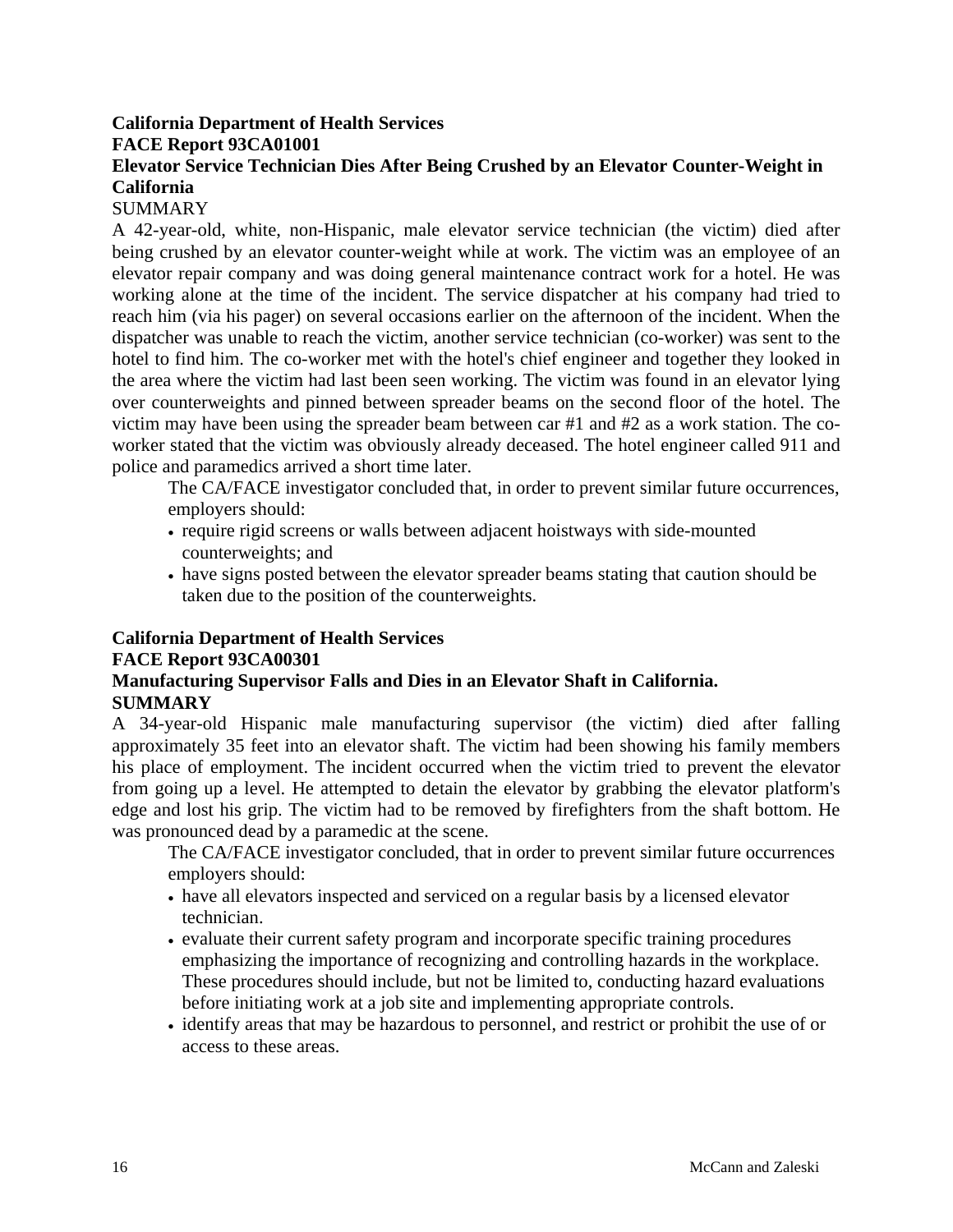# **California Department of Health Services FACE Report 94CA01401**

### **Elevator Maintenance Worker Dies from Fall in an Elevator Shaft in California SUMMARY**

A 34-year-old white, non-Hispanic, male elevator maintenance worker (the victim) died after falling approximately 30 feet into an elevator shaft. At the time of the incident, the decedent and two coworkers were pulling a hydraulic piston out from the bottom of the elevator shaft so that a new liner could be installed. Prior to performing this operation, the workers had installed an electrically powered, base mounted capstan (a revolving barrel on a vertical axis for winding cable) or cathead in the bottom of the elevator shaft which was to be used as a hoist to lift the piston up to the top of the shaft. Co-worker #2 had been sent to the fourth floor so that he could inform the other workers when the piston reached the top of the shaft. The victim was working from the first floor and co-worker #1 was at the bottom of the shaft. Co-worker #2 yelled when the piston hit the top of the elevator shaft but his co-workers apparently did not hear him. Coworker #1 continued in his efforts to raise the piston which resulted in the capstan being pulled out from the floor of the shaft where it had been anchored. It flew up into the shaft and the piston fell back down to the bottom of shaft. Co-worker #1 became entangled in the hoisting ropes and was pulled up into the air. The victim, stationed on the first floor, apparently looked into the shaft to help and was hit in the head by the capstan. The victim then fell to the bottom of the shaft. Both co-workers pulled the victim out from the elevator shaft and began First Aid. The security guard called 911 and fire department paramedics were summoned to the scene. An onsite examination revealed multiple fractures of the skull and jaw. The decedent was pronounced dead at the scene by fire department paramedics.

The CA/FACE investigator concluded that in order to prevent similar future occurrences employers should:

- mount capstans (catheads) into the sidewall of elevator shafts, and not the floor, in order to create a shearing effect to insure that the capstan does not pull out during hoisting operations.
- allow elevator doors to be opened only enough to permit workers to observe work being performed in the shaft or, if kept in a fully open position, should have all hatchways or openings in the elevator shaft protected by guardrails or their equivalent.
- only have properly licensed employees working at the site performing complicated operations that require licensed personnel.
- only allow qualified employees whose duties are required to be present during elevator repair work.
- have a standard operating procedure (SOP) which gives specific safety instructions on accomplishing hazardous tasks such as hoisting pistons.
- instruct employees and have a standard operating procedure (SOP) in standardized communication signals to use when voice contact is not adequate or provide employees with control devices that allow employees to ascertain the position of hoisted equipment.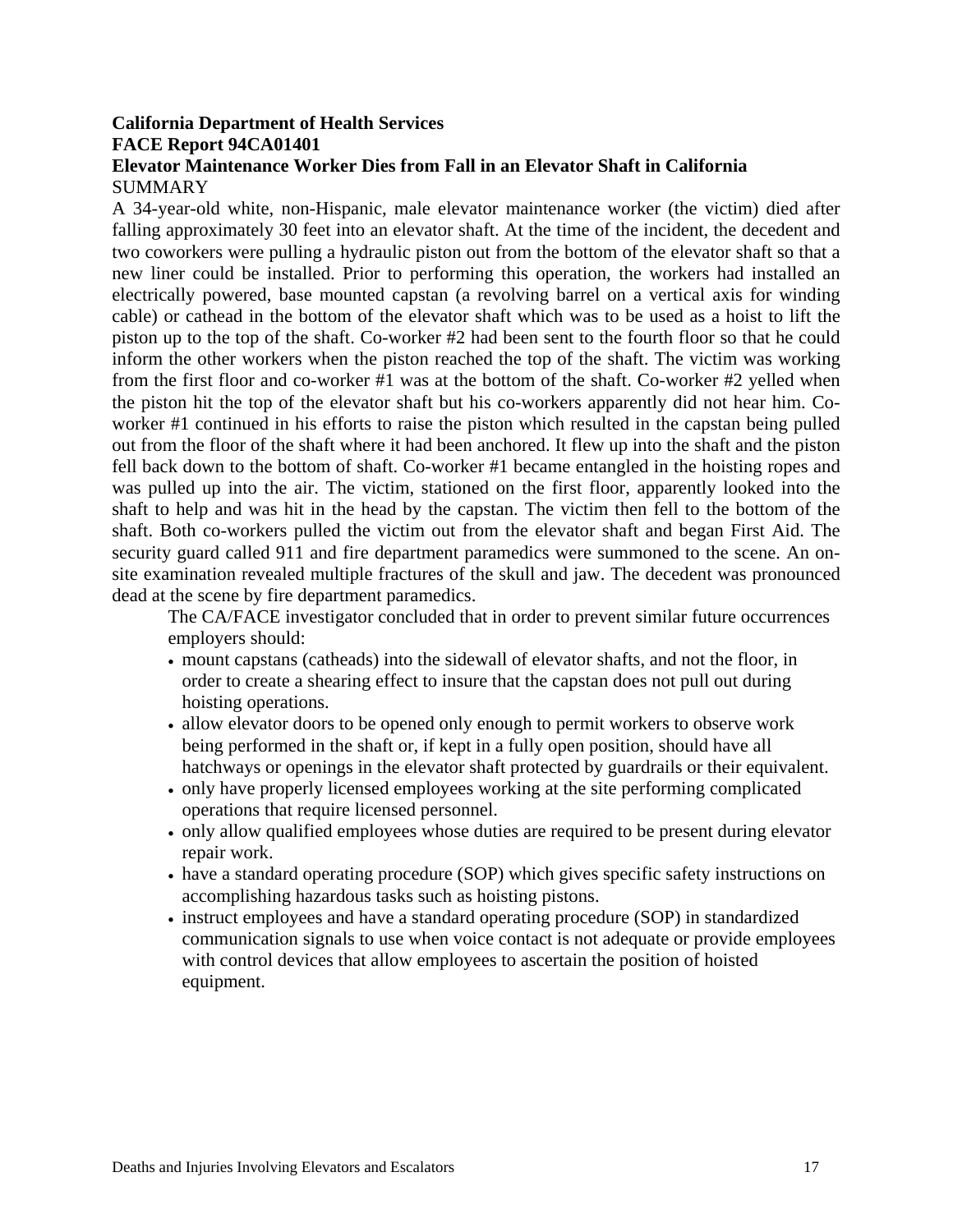### **Nebraska Department of Labor Nebraska FACE Investigation 95NE017 Worker Falls 33 Feet While Constructing Elevator Shaft. SUMMARY**

A 51-year old construction superintendent fell 33 feet to his death while constructing an elevator shaft. He was in the process of setting up a work platform at the time of the incident. A 4x8 foot sheet of plywood had just been set down over two 2"x12" boards which were resting on two 2"x6" boards nailed to the frame of the elevator shaft. When the victim stepped on the sheet of plywood one of the 2"x6" boards broke. The platform gave way and he fell 33 feet to the concrete floor at the bottom of the elevator shaft.

The Nebraska Department of Labor (NDOL) investigator concluded that to prevent future similar occurrences, employers should:

- Provide appropriate fall protection equipment to all workers who may be exposed to a fall hazard.
- Insure holes in walking/working surfaces are protected by covers.

### **Texas**

### **FACE Investigation 98TX14601**

# **A Hotel Maintenance Engineer Died When Struck by the Counter Weights of an Elevator in Texas**

### SUMMARY

A 51-year-old male hotel maintenance engineer (the victim) died when he was struck by the descending elevator counter weights in a three-car hoist way enclosure. The victim was responding to a work request to locate keys that had fallen out of the pocked of another employee and through the opening in the elevator landing sill. Without reporting the work request to the superintendent, the victim entered the pit area of the elevator. When he did not see the keys in the immediate area, he walked through the pit of one elevator into an adjacent pit one floor lower. While the victim looked down into the pit, the counterweights from the elevator struck the victim on the back of the head and pinned him to the floor.

The TX FACE Investigator determined that to reduce the likelihood of similar occurrences, employers should:

- Include the elevator repair company in an initial evaluation of the pit spaces for compliance with permit-required confined space standard 29 CFR 1910.146.
- Establish a procedure that prevents unauthorized access to the pit areas of elevators.
- The elevator service company should develop procedures for isolating the power source of elevators that protects employees from contact with hazardous energy when entering pit areas.
- Install guards to cover the face of counterweights opposite the elevator's car.

# **California Department of Health Services**

# **FACE Report 01CA009**

# **An Elevator Mechanic Helper Died When He Was Crushed in an Escalator While Performing Maintenance**

# SUMMARY

A 37-year-old male elevator mechanic helper died when he was crushed in an escalator as he was performing maintenance. The victim had removed the escalator stairs and was standing inside the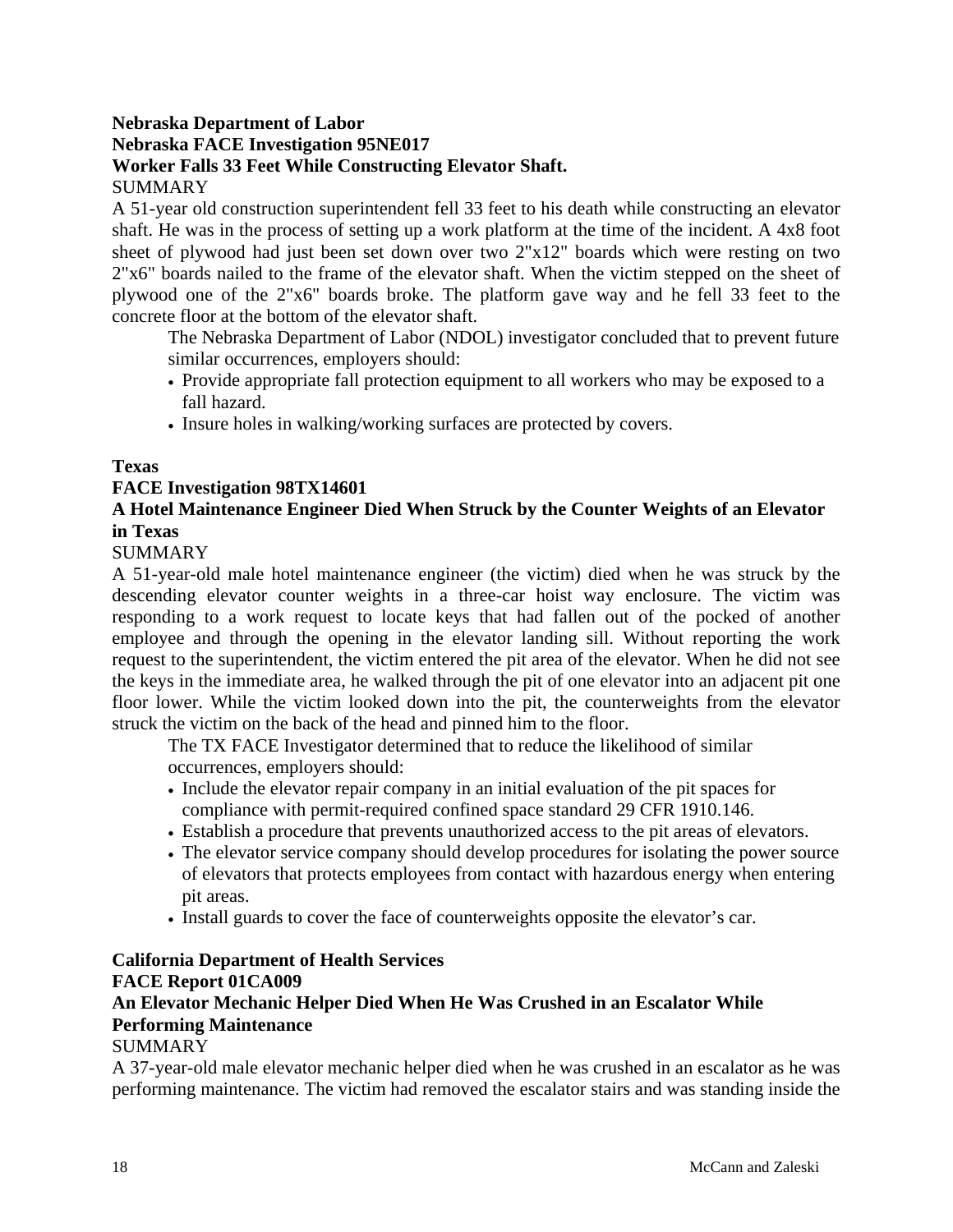mechanism of the escalator when the power suddenly came on. The stairs began moving before the victim could get out and before the power could be turned off. There were no locks or tags on the controls that supply the electrical power to the escalator. The disconnect switch at the circuit panel that fed power to the elevator had not been locked and tagged out. The power came on when a co-worker dropped the electrical circuit box, triggering a relay that started the escalator's movement. There was a mechanical blocking device on the escalator to stop movement during maintenance, but it was not used.

The CA/FACE investigator determined that, in order to prevent future occurrences, employers, as part of their Injury and Illness Prevention Program (IIPP) should:

- ensure employees follow company policy and procedures on lockout/tagout.
- ensure workers do not move electrical escalator equipment when all or part of someone is inside the escalator mechanism.
- ensure employees block mechanisms from moving prior to performing repairs or maintenance.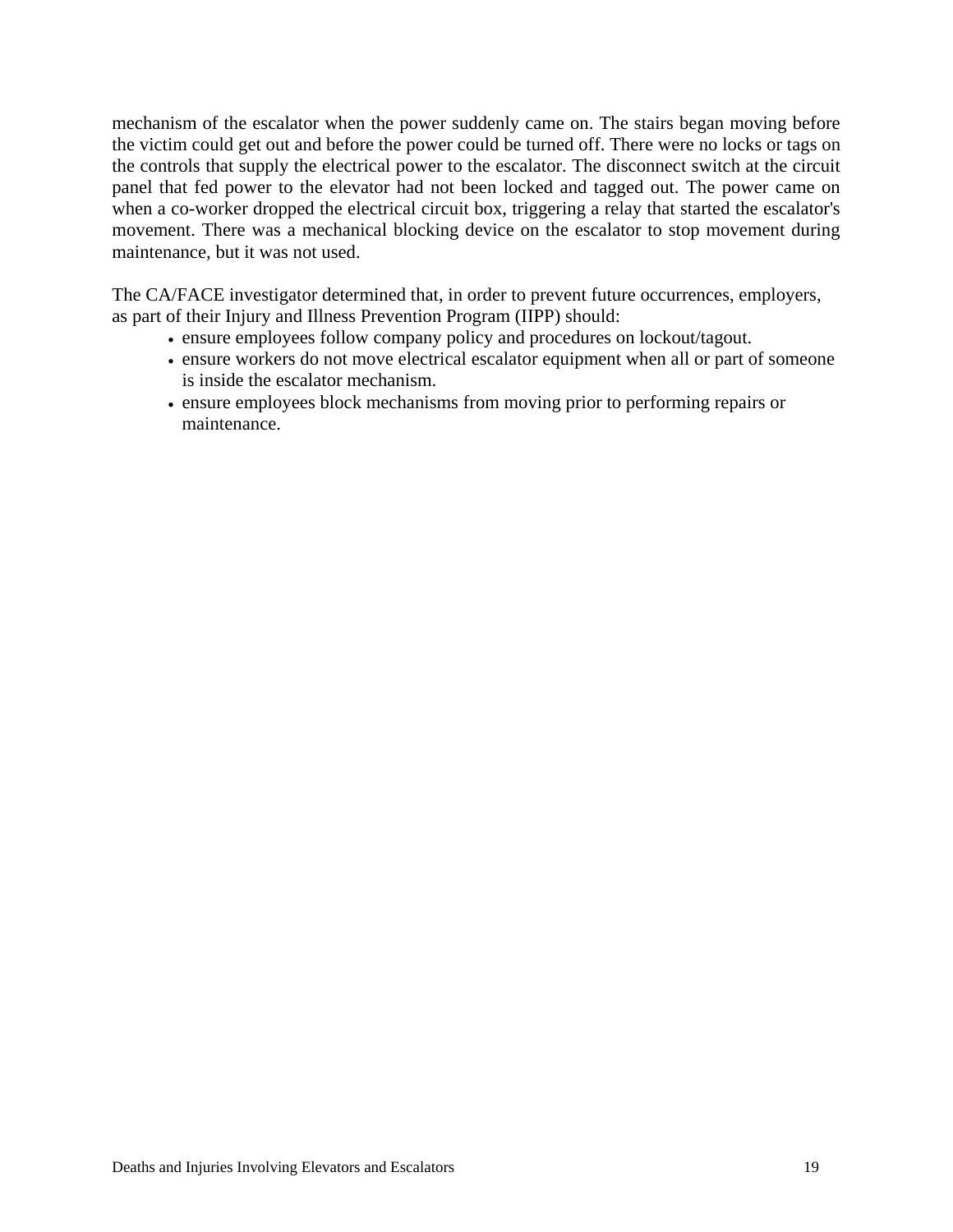# **Annex 2. Examples of Elevator and Escalator Passenger Injuries and Deaths (OSHA, Consumer Product Safety Commission)**

# **OSHA Report of Elevator Passenger Death**

In 2000, a metal tradesman was killed when his head was caught between the elevator car window and the descending elevator. The call buttons on the elevator weren't working, so he looked through the elevator door (the windows had been removed) to see where the elevator car was. The elevator car came down and decapitated him. (OSHA 2000)

### **CPSC Reports: Escalator Passenger Injuries and Deaths**

A 37-year-old male died from asphyxiation when his clothing became entrapped in the downward moving steps and stationary bottom comb plate of an escalator at a subway station. He was found, on his back, with the coat wrapped tightly around his chest, because part of the coat was dragged into the comb plate. There were no witnesses as to how the coat became entangled. (3/11/97, Washington, DC)

- A female, age 85, lost her balance and fell onto the escalator at a store. Cause of death blunt impact to head, trunk and extremities sustained in the fall. (9/11/00, Richmond Heights, OH)
- A 12-year old male was riding an escalator down (egress) from a baseball game when his right shoe got stuck between the stationary left side of the escalator. The victim sustained injury to his right big toe. The extent of the injury was not determined. (7/6/02, Anaheim, CA)
- A 5-year-old female was on the bottom step of a down escalator when her shoe got caught in the comb plate. She reached down to get her shoe when her hand also got caught in the comb plate. Her three middle fingers and part of her hand were amputated. (2/19/03, St. Petersburg, FL)
- An escalator incident at a theatre caused 71 children to suffer minor injuries. The escalator was heading up when it abruptly stopped and shifted slightly backwards causing the kids to fall down. (1/13/05, New York, NY).
- A 16 month old girl was injured when her hand slipped between the moving stairs and the escalator wall and she became lodged. She may have been in a stroller when the incident happened. She was flown to the hospital for surgery (03/13/06, Glendale AZ)

### **CPSC Reports: Elevator Passenger Injuries and Deaths**

- A girl, age 4, was killed when caught between floors and an elevator in a residential building. Her mother had gotten off before her and other children pressed the call button. (5/1/97, Chicago, IL)
- A female, age 88, was exiting the elevator when she tripped and fell at a medical clinic. The floor and the elevator were not level. Cause of death complications of pelvic fracture due to fall. (7/31/01, Edina, MN)
- A boy, age 8, deceased when he was crushed by a hotel elevator. He had become wedged between the elevator doors and a folding metal gate. (8/23/01, Bethel, ME)